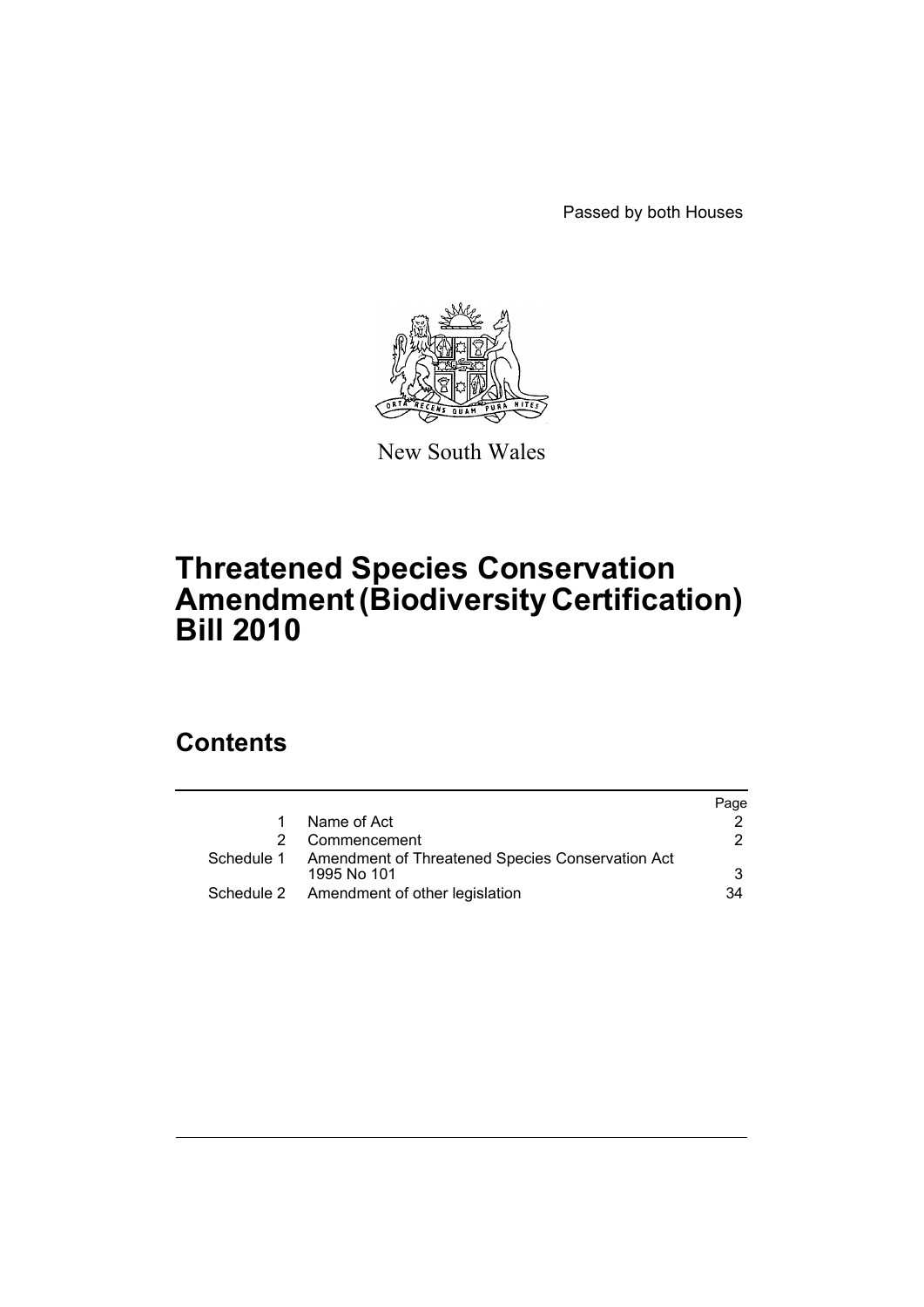*I certify that this public bill, which originated in the Legislative Assembly, has finally passed the Legislative Council and the Legislative Assembly of New South Wales.*

> *Clerk of the Legislative Assembly. Legislative Assembly, Sydney, , 2010*



New South Wales

# **Threatened Species Conservation Amendment (Biodiversity Certification) Bill 2010**

Act No , 2010

An Act to amend the *Threatened Species Conservation Act 1995* to make further provision for biodiversity certification and to make related amendments to other legislation.

*I have examined this bill and find it to correspond in all respects with the bill as finally passed by both Houses.*

*Assistant Speaker of the Legislative Assembly.*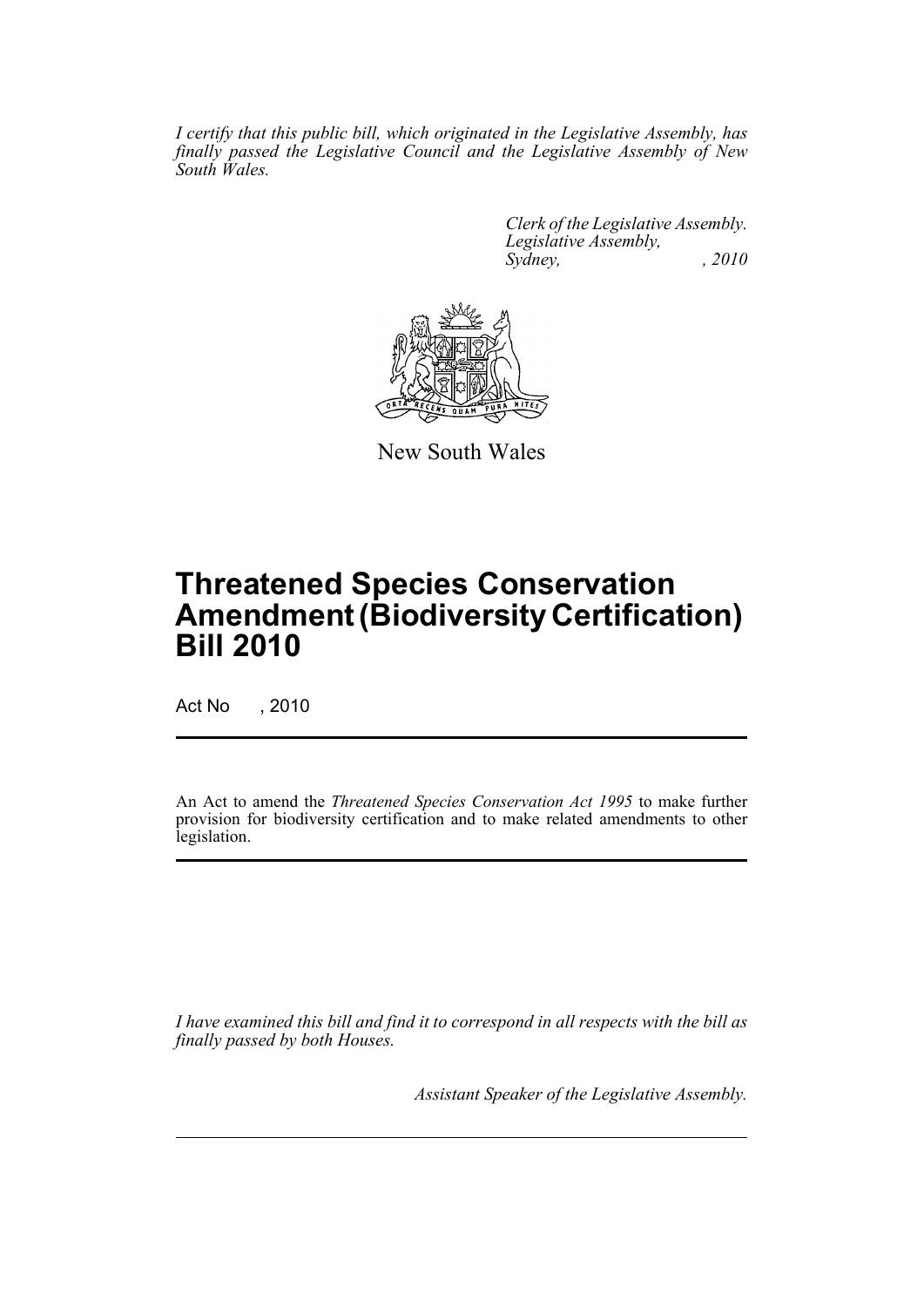# <span id="page-2-0"></span>**The Legislature of New South Wales enacts:**

# **1 Name of Act**

This Act is the *Threatened Species Conservation Amendment (Biodiversity Certification) Act 2010*.

# <span id="page-2-1"></span>**2 Commencement**

This Act commences on a day or days to be appointed by proclamation.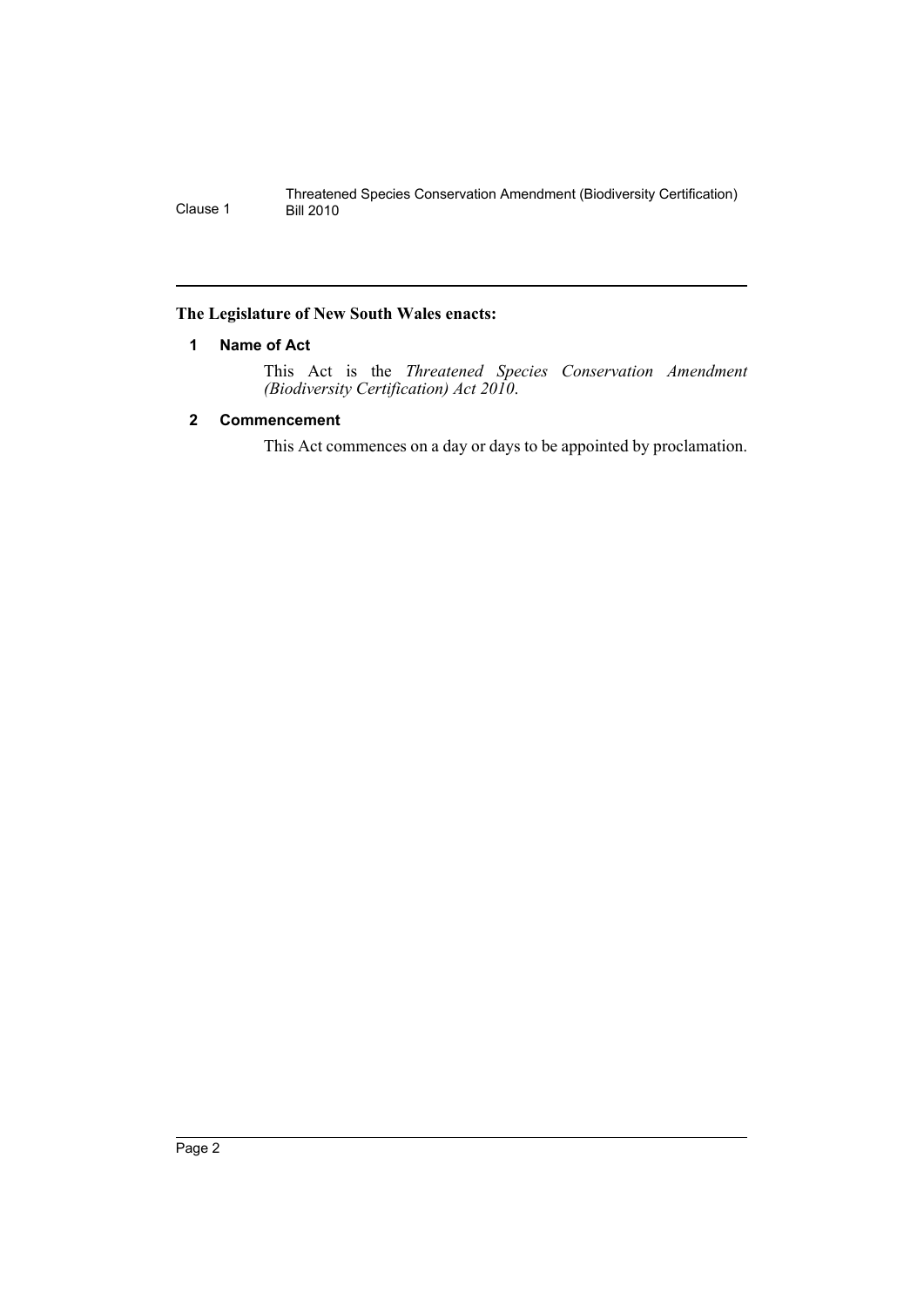Amendment of Threatened Species Conservation Act 1995 No 101 Schedule 1

# <span id="page-3-0"></span>**Schedule 1 Amendment of Threatened Species Conservation Act 1995 No 101**

# **[1] Section 4 Definitions**

Insert in alphabetical order in section 4 (1):

*consent authority* has the same meaning as in the Planning Act. *owner*, in relation to land, includes:

- (a) every person who, either at law or in equity:
	- (i) is entitled to the land for any estate of freehold in possession, or
	- (ii) is a person to whom the Crown has lawfully contracted to sell the land under the *Crown Lands Act 1989* or any other Act relating to the alienation of lands of the Crown, or
	- (iii) is entitled to receive, or is in receipt of, or if the land were let to a tenant would be entitled to receive, the rents and profits in respect of the land, whether as beneficial owner, trustee, mortgagee in possession or otherwise, and
- (b) a person who leases land under the *Crown Lands Act 1989*, the *Crown Lands (Continued Tenures) Act 1989* or the *Western Lands Act 1901*), and
- (c) any other person who, under the regulations, is taken to be the owner of land.

*Planning Act* means the *Environmental Planning and Assessment Act 1979*.

# **[2] The whole Act (except the long title and Schedule 7)**

Omit "*Environmental Planning and Assessment Act 1979*" wherever occurring.

Insert instead "Planning Act".

### **[3] Part 7, Division 5 Biodiversity certification of environmental planning instruments**

Omit the Division.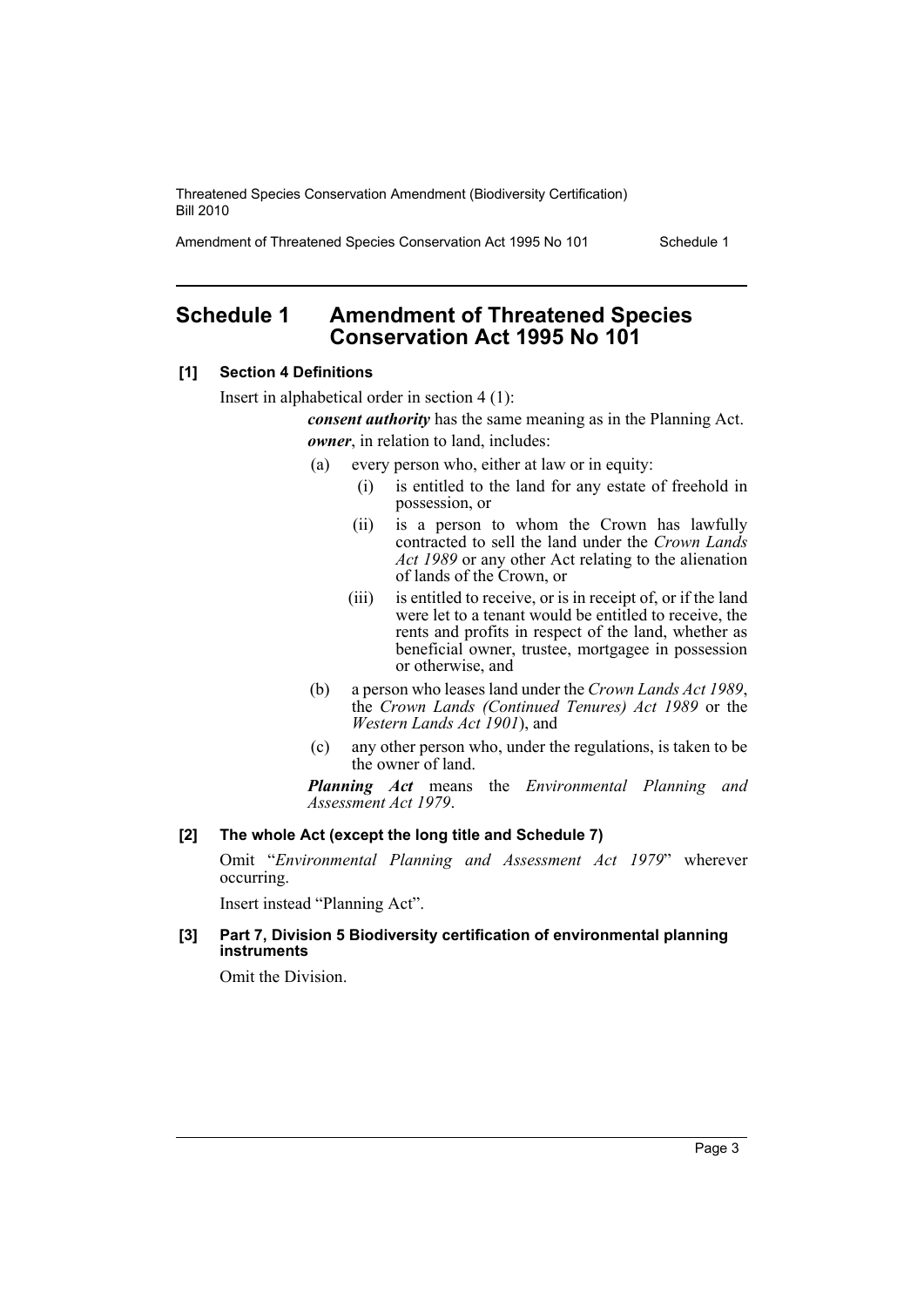Schedule 1 Amendment of Threatened Species Conservation Act 1995 No 101

# **[4] Part 7AA**

Insert after Part 7:

# **Part 7AA Biodiversity certification**

# **Division 1 Preliminary**

## **126G Definitions**

In this Part:

*approved measures* under a biodiversity certification means the approved measures as specified in an order that confers, extends or modifies the biodiversity certification.

*biodiversity certification* means biodiversity certification conferred on land under this Part.

*biodiversity certification assessment*—see section 126P.

*biodiversity certification assessment methodology* or *methodology* means the rules made under section 126S.

*biodiversity certified land* means land on which biodiversity certification has been conferred and in respect of which biodiversity certification is in force.

*government authority* means a Minister or a public authority, but does not include a State owned corporation.

*party* to a biodiversity certification means a person or body identified in an order under this Part as a party to the biodiversity certification.

#### *planning authority* means:

- (a) the Minister for Planning, or
- (b) a local council, or
- (c) a determining authority (within the meaning of Part 5 of the Planning Act), or
- (d) the Director-General of the Department of Planning, or
- (e) any other person or body declared by the regulations to be a planning authority.

# **Division 2 Biodiversity certification**

#### **126H Biodiversity certification**

The Minister may, by order published in the Gazette, confer biodiversity certification on specified land.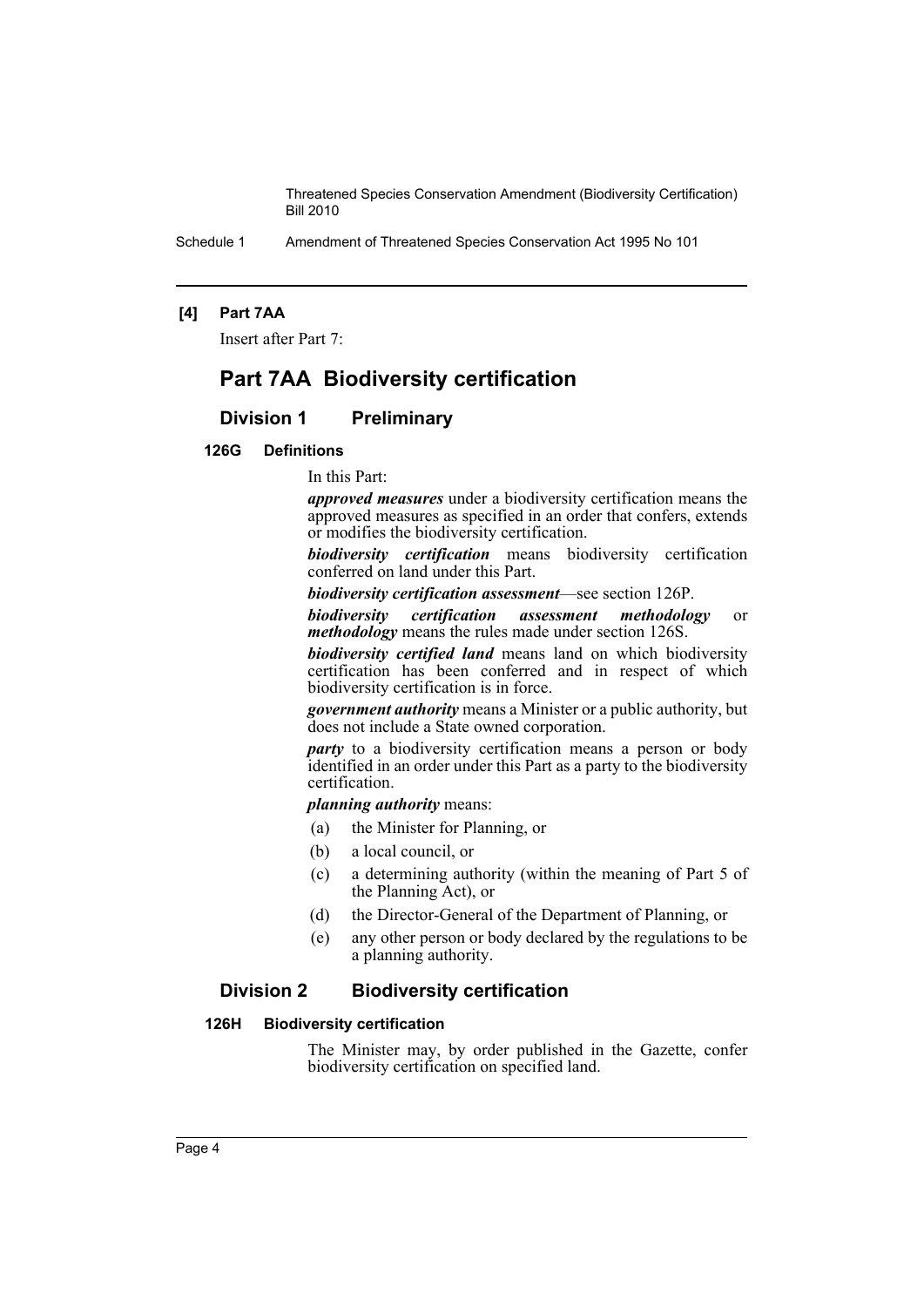Amendment of Threatened Species Conservation Act 1995 No 101 Schedule 1

# **126I Effect of biodiversity certification**

#### (1) **Projects under Part 3A of the Planning Act**

The environmental assessment requirements for the approval of a project, or a concept plan for a project, under Part 3A of the Planning Act do not require an assessment of the impact of the project on biodiversity values if the project is carried out or proposed to be carried out on biodiversity certified land.

# (2) **Development under Part 4 of the Planning Act**

Development on biodiversity certified land is taken, for the purposes of Part 4 of the Planning Act, to be development that is not likely to significantly affect any threatened species, population or ecological community under this Act, or its habitat.

(3) A consent authority, when determining a development application in relation to development on biodiversity certified land under Part 4 of the Planning Act, is not required to take into consideration the likely impact of the development on biodiversity values (despite any provision of the Planning Act or any regulation or instrument made under that Act).

# (4) **Activities under Part 5 of the Planning Act**

An activity to which Part 5 of the Planning Act applies which is carried out or proposed to be carried out on biodiversity certified land is taken, for the purposes of Part 5 of the Planning Act, to be an activity that is not likely to significantly affect any threatened species, population or ecological community under this Act, or its habitat.

(5) A determining authority under Part 5 of the Planning Act is not required under that Part to consider the effect on biodiversity values of an activity carried out on biodiversity certified land (despite section 111 of the Planning Act).

# (6) **Native Vegetation Act**

The *Native Vegetation Act 2003* does not apply to biodiversity certified land.

# **Division 3 Application for biodiversity certification**

# **126J Who may apply for biodiversity certification**

- (1) An application for biodiversity certification may be made to the Minister by any planning authority.
- (2) An application may also be made jointly by 2 or more planning authorities.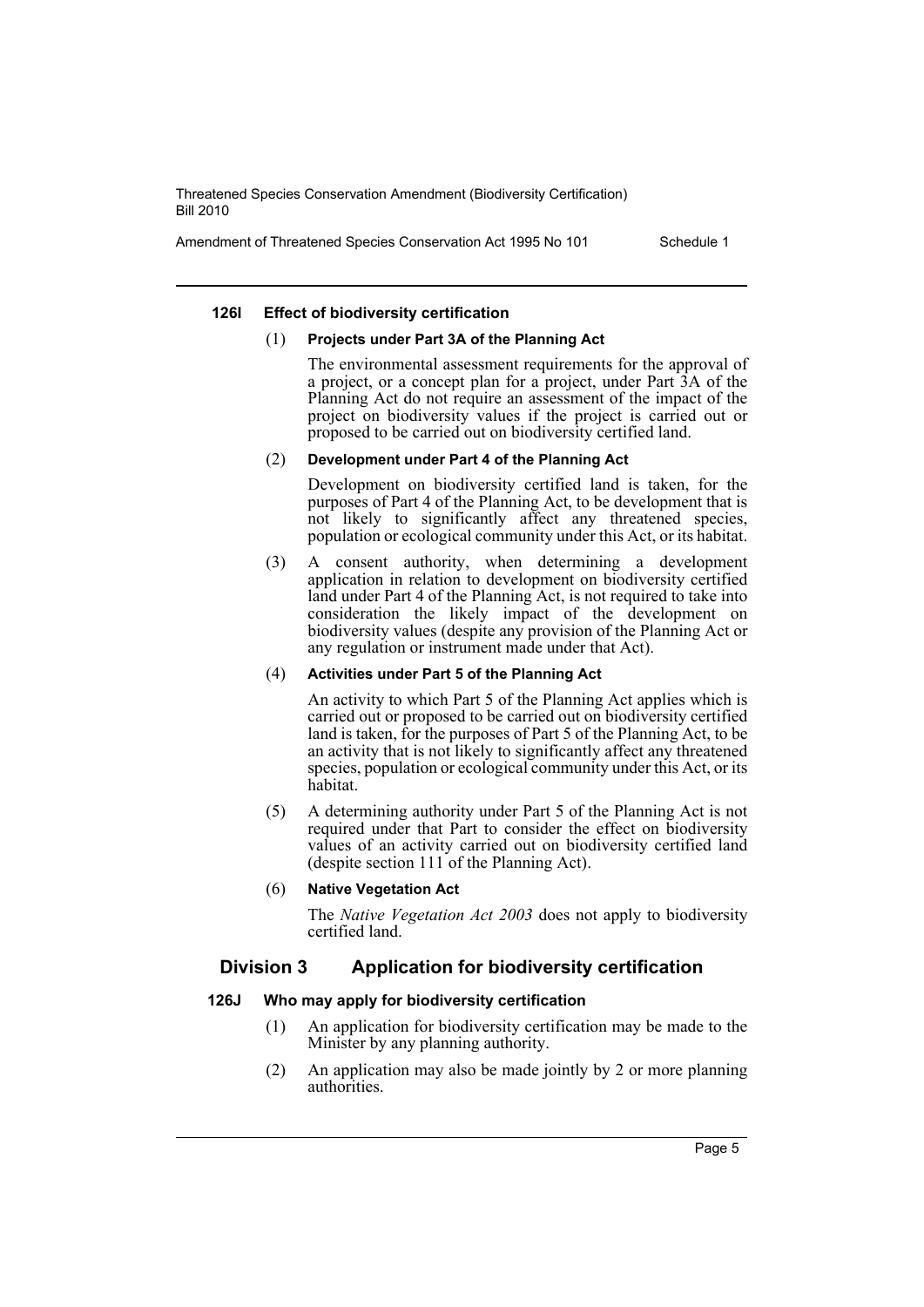Schedule 1 Amendment of Threatened Species Conservation Act 1995 No 101

#### **126K Certification not to be conferred without biodiversity certification strategy**

- (1) Biodiversity certification may be conferred on land only if the applicant has a biodiversity certification strategy.
- (2) A *biodiversity certification strategy* is a policy or strategy for the implementation of conservation measures to ensure that the overall effect of biodiversity certification is to improve or maintain biodiversity values.
- (3) The biodiversity certification strategy is to be used as the basis for the assessment of the application for biodiversity certification.
- (4) A biodiversity certification strategy is to identify the following:
	- (a) the land proposed for biodiversity certification,
	- (b) the land proposed for biodiversity conservation (being any land on or in respect of which conservation measures are to be implemented),
	- (c) the proposed conservation measures,
	- (d) any person or body proposed as a party to the biodiversity certification.

**Note.** Parties to a biodiversity certification are responsible for the implementation of the proposed conservation measures.

- (5) The land proposed for biodiversity conservation must comply with any requirements (whether geographic or scientific) provided for by the biodiversity certification assessment methodology.
- (6) The Minister may issue guidelines for the preparation of biodiversity certification strategies.

# **126L Conservation measures**

- (1) Each of the following measures is a *conservation measure* for the purposes of this Part:
	- (a) the adoption or continuation of development controls under the Planning Act that limit or prohibit development on land or the taking of any other measures under that Act that conserve or enhance the natural environment,
	- (b) the entering into of a biodiversity certification agreement under this Part,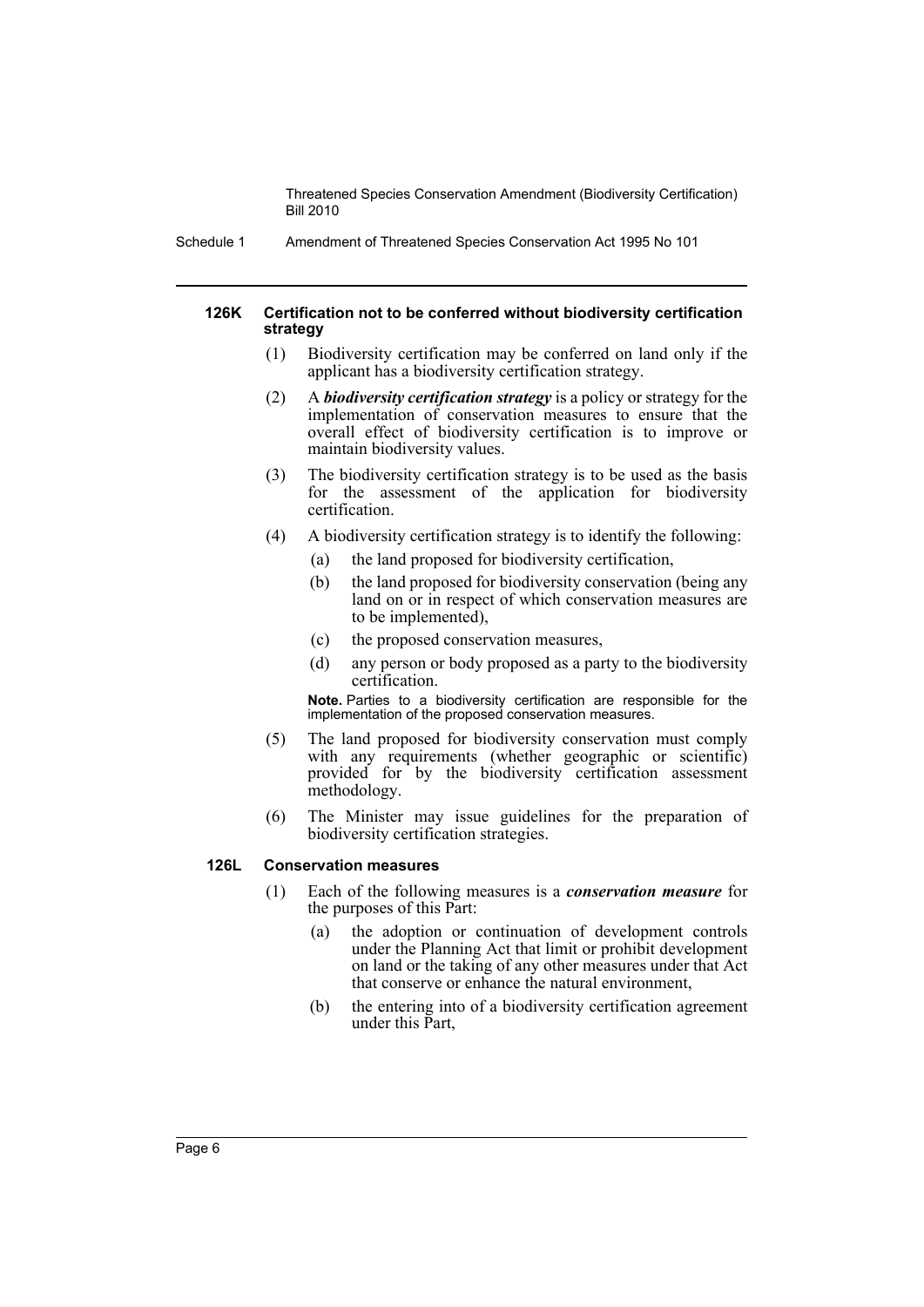Amendment of Threatened Species Conservation Act 1995 No 101 Schedule 1

- (c) the entering into of a planning agreement under the Planning Act that makes provision for development contributions to be used or applied towards the conservation or enhancement of the natural environment,
- (d) the making of a State infrastructure contribution under the Planning Act for the conservation or enhancement of the natural environment,
- (e) the entering into of a conservation agreement under the *Environment Protection and Biodiversity Conservation Act 1999* of the Commonwealth,
- (f) the reservation of land under Part 4 of the NPW Act,
- (g) the entering into of a conservation agreement under the NPW Act in relation to land,
- (h) the entering into of a trust agreement under the *Nature Conservation Trust Act 2001*,
- (i) the entering into of a biobanking agreement under Part 7A of this Act,
- (j) the acquisition or retirement of biodiversity credits under Part 7A of this Act,
- (k) the adoption of a plan of management for a reserve under Division 6 of Part 5 of the *Crown Lands Act 1989*,
- (l) the adoption of a plan of management for land under Division 2 of Part 2 of Chapter 6 of the *Local Government Act 1993*,
- (m) the dedication or setting apart of any land as a flora reserve under section 25A of the *Forestry Act 1916*,
- (n) consent to a property vegetation plan for land under the *Native Vegetation Act 2003* (not being a plan that proposes broadscale clearing of native vegetation within the meaning of that Act),
- (o) any other measure that the Minister determines to be a conservation measure.
- (2) This section is subject to any requirements of the biodiversity certification assessment methodology.

#### **126M Biodiversity certification application**

- (1) An application for biodiversity certification must be made to the Minister.
- (2) The application must be made in a form approved by the Minister.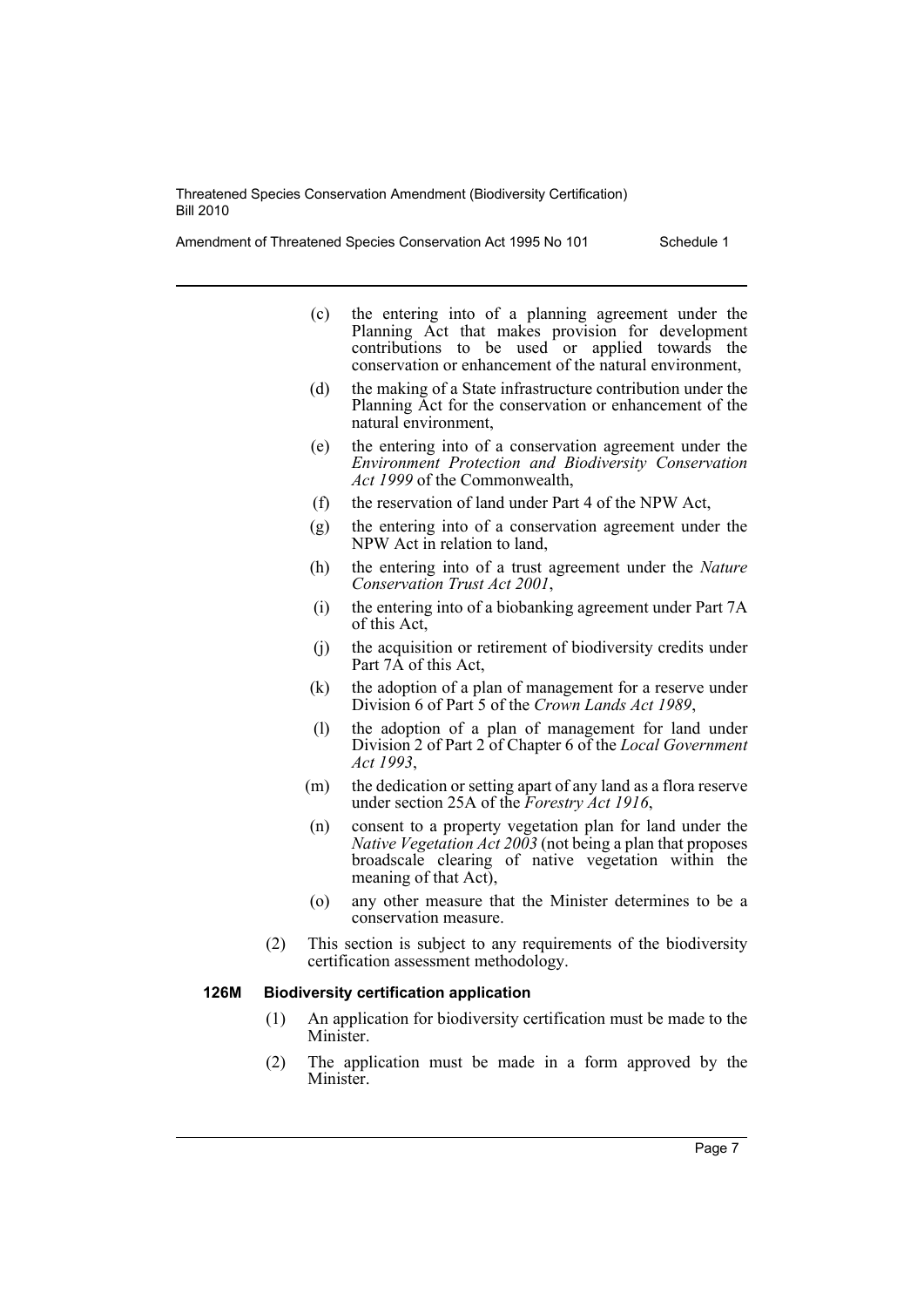Schedule 1 Amendment of Threatened Species Conservation Act 1995 No 101

- (3) The application must include particulars of the applicant's biodiversity certification strategy.
- (4) The Minister may require an applicant to submit evidence that any person or body identified in the biodiversity certification strategy as a proposed party to the biodiversity certification consents to being made a party to the biodiversity certification.
- (5) The regulations may require other things to be submitted with the application.
- (6) A planning authority may enter into an agreement with a person who requests the authority to make an application for biodiversity certification for the payment of any costs and expenses incurred by the authority in undertaking studies and other matters required in relation to the application.

#### **126N Public notification requirements in relation to application**

- (1) Land cannot be biodiversity certified unless the applicant has complied with the public notification requirements in relation to the application for biodiversity certification.
- (2) The public notification requirements in relation to an application for biodiversity certification are as follows:
	- (a) an applicant must publish notice of the application for biodiversity certification in a newspaper circulating generally throughout the State and on the applicant's website,
	- (b) the notice must invite the public to make submissions relating to the application before a closing date for submissions specified in the notice (being a date that is not less than 30 days after the date the notice is first published in a newspaper under this section),
	- (c) until the closing date for submissions, an applicant is to cause copies of the application to be exhibited at its principal office in New South Wales and on its website,
	- (d) an applicant must provide a report to the Minister that indicates the applicant's response to any submissions relating to the application that were received before the closing date.
- (3) A planning authority may vary its application for biodiversity certification (including its biodiversity certification strategy) as a consequence of any submission received following public notification of the application or for any other reason.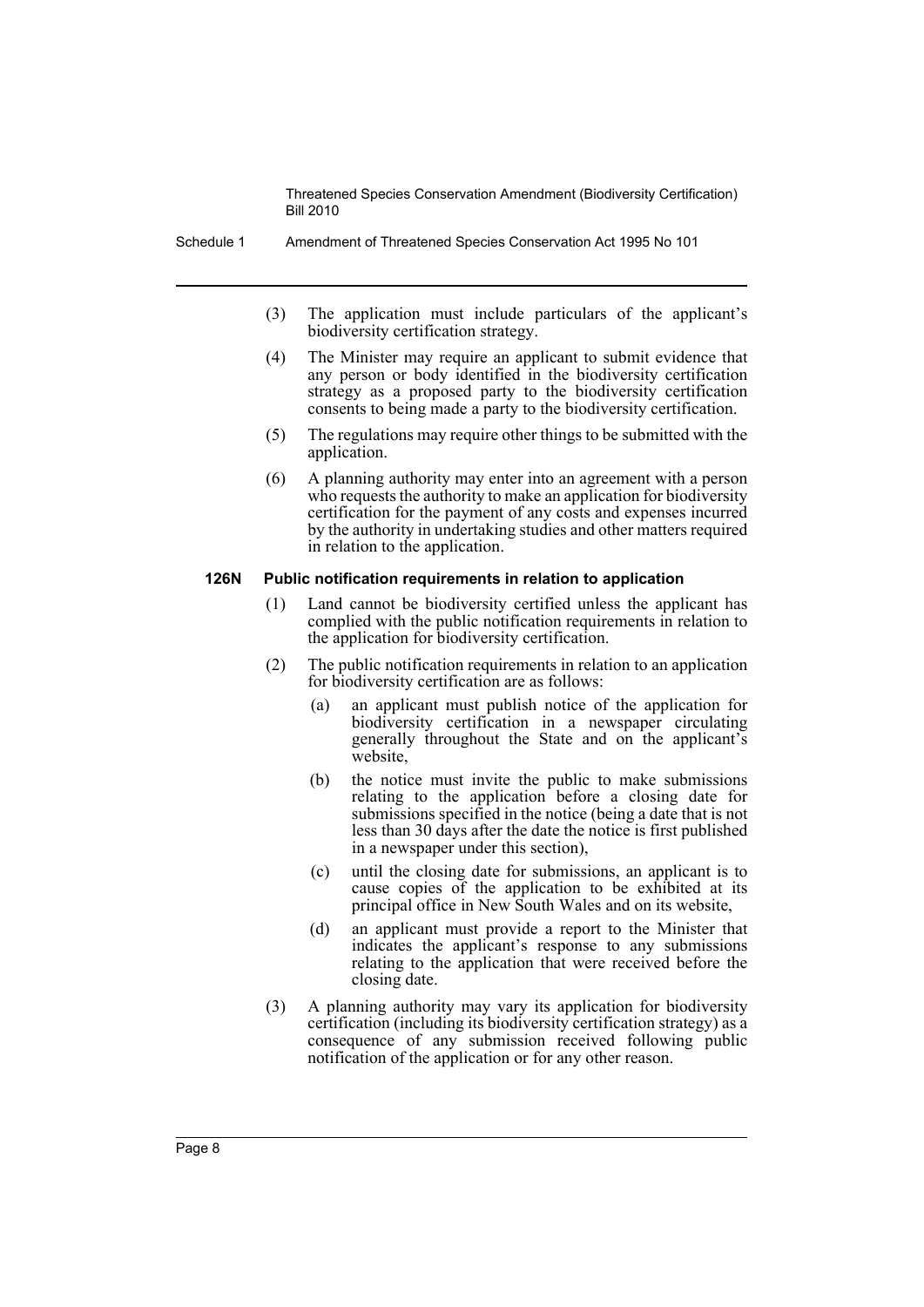(4) Further public notification of the application, as varied, is not required unless the Minister otherwise directs.

# **Division 4 Assessment of application for biodiversity certification**

#### **126O Biodiversity certification to be conferred only if biodiversity values are improved or maintained**

The Minister may confer biodiversity certification only if biodiversity certification improves or maintains biodiversity values.

#### **126P When does biodiversity certification improve or maintain biodiversity values**

- (1) For the purposes of this Part, biodiversity certification improves or maintains biodiversity values only if the Minister determines, on the basis of a biodiversity certification assessment, that the overall effect of biodiversity certification is to improve or maintain biodiversity values.
- (2) A *biodiversity certification assessment* is an assessment of the effect of biodiversity certification on biodiversity values.
- (3) A biodiversity certification assessment is to be made in accordance with the biodiversity certification assessment methodology, and not otherwise.
- (4) This section applies to biodiversity certification as extended or modified under this Part in the same way as it applies to the conferral of biodiversity certification.

#### **126Q Minor variations to methodology permitted**

- (1) The Minister may, for the purpose of a biodiversity certification assessment, permit a variation to be made to the biodiversity certification assessment methodology if the Minister is of the opinion that:
	- (a) the variation to the methodology is minor, and
	- (b) the variation would result in a determination that the overall effect of biodiversity certification is to improve or maintain biodiversity values, and
	- (c) strict adherence to the methodology is in the particular case unreasonable and unnecessary.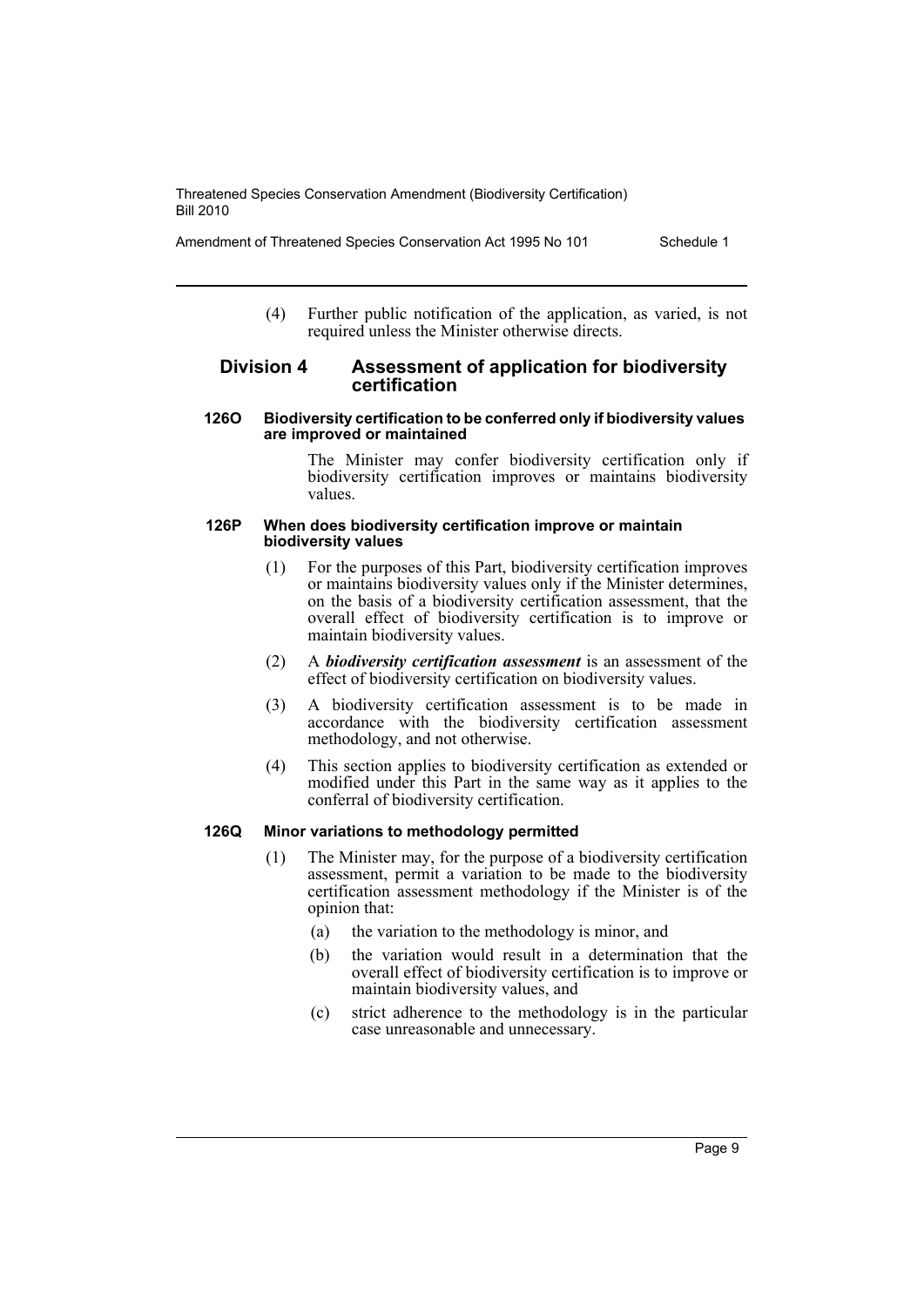Schedule 1 Amendment of Threatened Species Conservation Act 1995 No 101

- (2) A variation to the biodiversity certification assessment methodology is not to be permitted if the Minister is of the opinion that the variation is inconsistent with the classification of a plant species as a threatened species or as a component of an endangered ecological community.
- (3) The Minister must cause his or her reasons for permitting a variation to be made to the biodiversity certification assessment methodology to be published on the website of the Department.
- (4) The regulations may make further provision for the circumstances in which the Minister may permit a variation to be made to the biodiversity certification assessment methodology under this section.

# **126R Refusal to confer certification**

- (1) The Minister must refuse to confer biodiversity certification if biodiversity certification does not improve or maintain biodiversity values.
- (2) In addition, the Minister may refuse to confer biodiversity certification:
	- (a) if the application for certification does not comply with this Part or the regulations, or
	- (b) if, in the opinion of the Minister, insufficient information is provided to enable biodiversity certification to be conferred, or
	- (c) if, in the opinion of the Minister, the certification application does not sufficiently address the biodiversity certification assessment methodology, or
	- (d) for any other reason the Minister considers sufficient.

# **Division 5 Biodiversity certification assessment methodology**

# **126S Biodiversity certification assessment methodology**

- (1) The Minister may, by order published in the Gazette, make rules with respect to the circumstances in which biodiversity certification is to be regarded as improving or maintaining biodiversity values.
- (2) In particular, the rules are to establish a methodology for assessing:
	- (a) the loss of biodiversity values on land proposed for biodiversity certification, and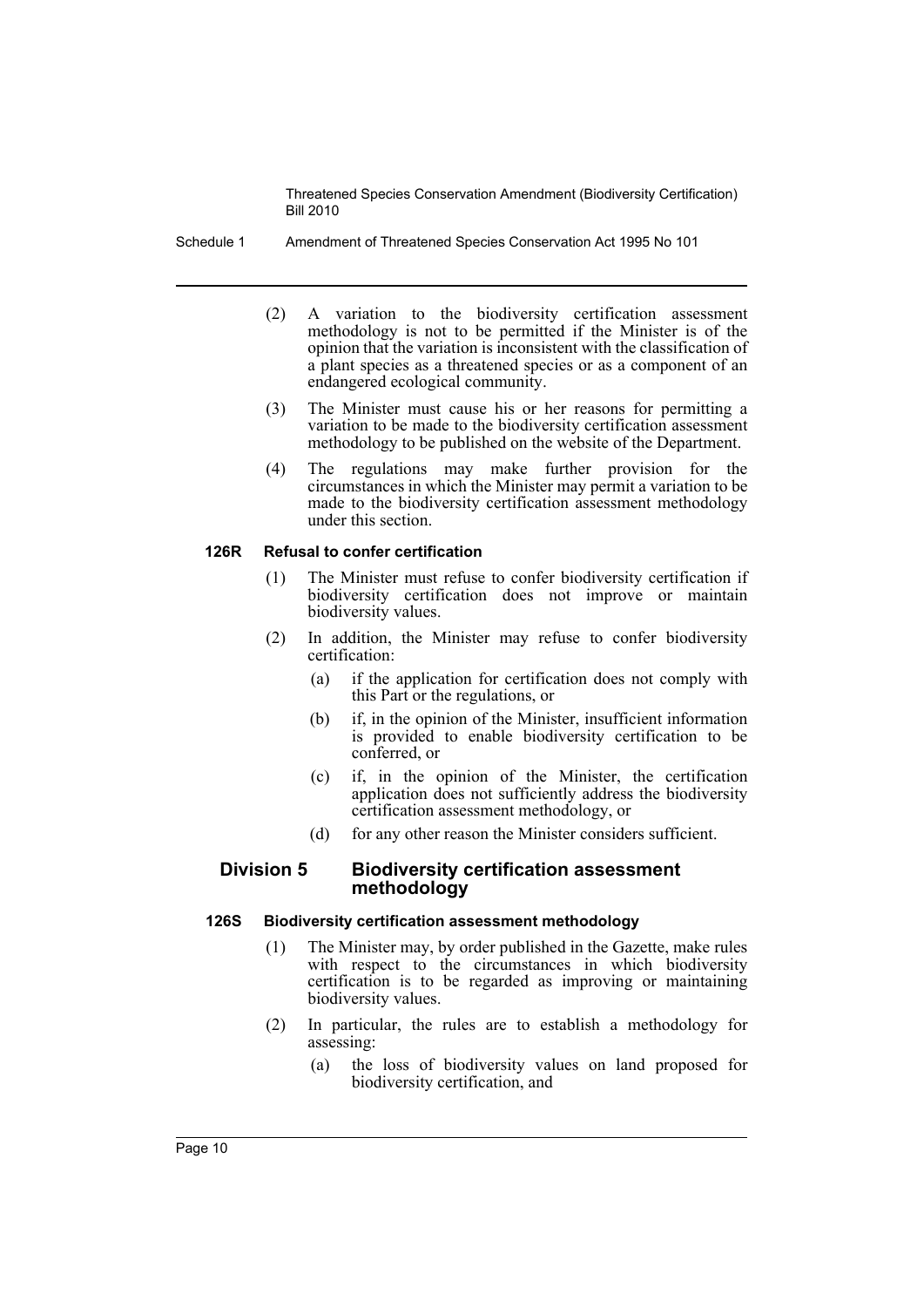Amendment of Threatened Species Conservation Act 1995 No 101 Schedule 1

- (b) the impact, or likely impact, of proposed conservation measures on land proposed for biodiversity conservation (including conservation measures that are proposed to be implemented in the future).
- (3) The rules may make provision for any loss of biodiversity values that cannot be offset by conservation measures.
- (4) The rules must comply with any requirements of the regulations.
- (5) Subject to any requirements of the regulations, refraining from doing any thing (whether or not that thing was being done beforehand) may be treated by the rules as an action that improves biodiversity values, if refraining from doing that thing improves biodiversity values or the long term security of biodiversity values.
- (6) A methodology provided for by the rules may include provision for the use of specified computer programs or databases.
- (7) A decision of the Director-General made under the rules is final and not subject to appeal.

# **126T Establishment of methodology**

The biodiversity certification assessment methodology is not to be made unless:

- (a) notice of the proposed methodology has been given, in accordance with the public consultation requirements applicable to the methodology, and
- (b) the Director-General has provided a report to the Minister on the public consultation, and
- (c) the Minister has considered the report.

# **126U Changes to methodology**

- (1) The Minister may, by order published in the Gazette, change the biodiversity certification assessment methodology by:
	- (a) amending the methodology, or
	- (b) repealing and replacing the methodology.
- (2) The biodiversity certification assessment methodology is not to be changed unless:
	- (a) notice of the proposed change has been given, in accordance with the public consultation requirements applicable to the methodology, and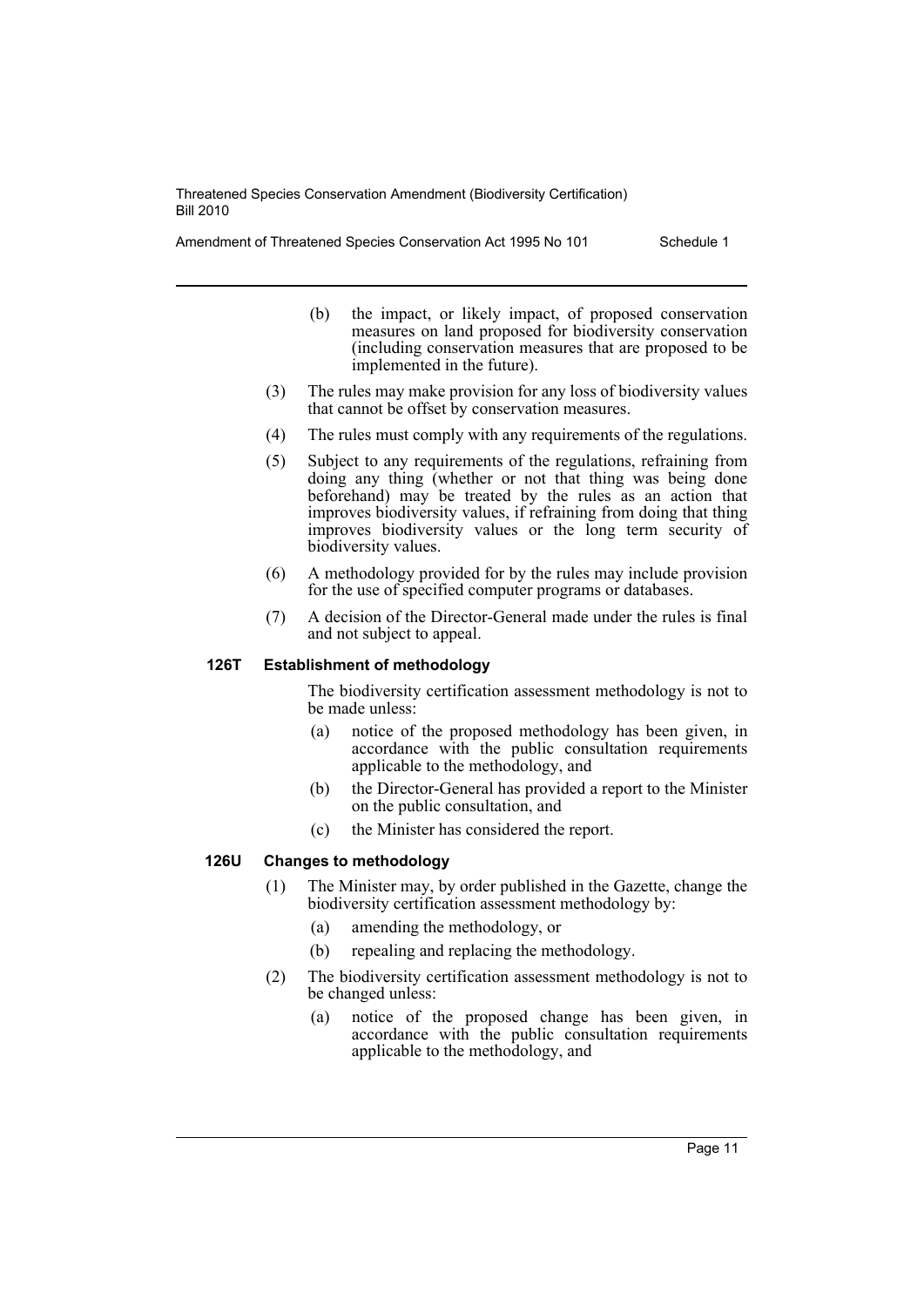Schedule 1 Amendment of Threatened Species Conservation Act 1995 No 101

- (b) the Director-General has provided a report to the Minister on the public consultation, and
- (c) the Minister has considered the report.

# **126V Public consultation requirements applicable to methodology**

- (1) The public consultation requirements applicable to the methodology are as follows:
	- (a) the Director-General is to cause notice of the proposed methodology or change to the methodology (as the case requires) to be published in a newspaper circulating generally throughout the State and on the website of the Department,
	- (b) the notice must invite the public to make written submissions to the Director-General on the proposal before a closing date for submissions specified in the notice (being a date that is not less than 30 days after the date the notice is first published in a newspaper under this section),
	- (c) until the closing date for submissions, the Director-General is to cause copies of the proposed methodology or change to the methodology, and any other explanatory material or information the Director-General considers appropriate, to be exhibited at the head office of the Department and on the website of the Department.
- (2) After the closing date for submissions, the Director-General is to provide a report to the Minister on the public consultation that:
	- (a) summarises the main issues raised in any submissions received before the closing date for submissions, and
	- (b) makes such recommendations as the Director-General considers appropriate in relation to those submissions.

#### **126W Minor changes to methodology not requiring public consultation**

- (1) The Minister may make an order that amends the biodiversity certification assessment methodology without complying with the public consultation requirements applicable to the methodology if:
	- (a) the Minister is of the opinion that the amendment is of a minor nature, and
	- (b) the Minister certifies in writing that the amendment is of a minor nature.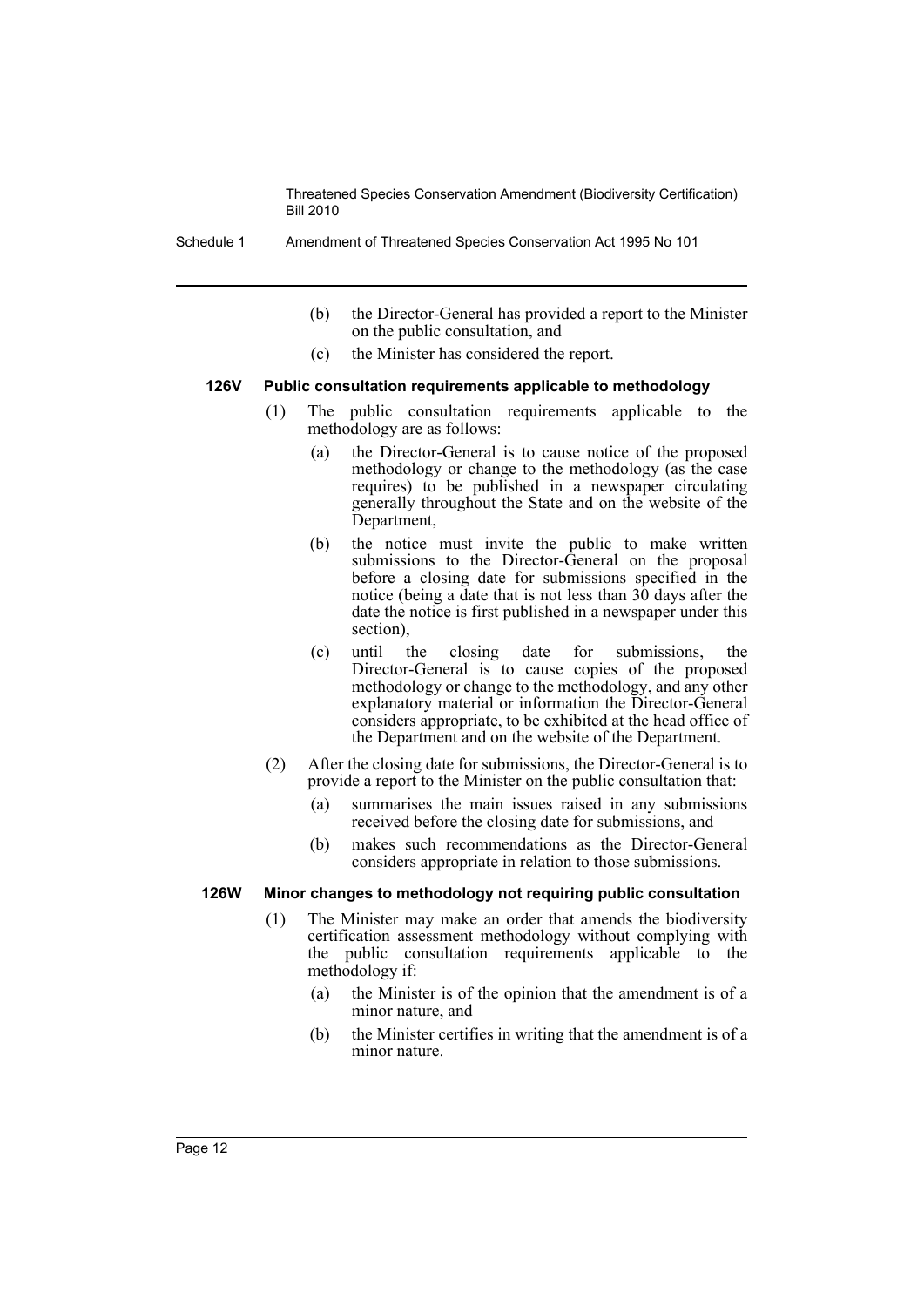- (2) Without limiting the circumstances in which an amendment can be regarded as being of a minor nature, amendments of a minor nature include amendments that:
	- (a) correct any minor error or omission in the biodiversity certification assessment methodology, such as a spelling or grammatical error, a redundant or obsolete reference, obviously missing words, or wrong cross-references, or
	- (b) make any other change necessary to address matters that are of a consequential, transitional, machinery or other minor nature.

# **126X Publication of methodology**

- (1) The Director-General is to ensure that a copy of the biodiversity certification assessment methodology is available for public inspection:
	- (a) at the head office of the Department, and
	- (b) on the website of the Department.
- (2) Copies of the biodiversity certification assessment methodology, or of any part of the methodology, are to be made available to the public on request, on payment of a fee (if any) fixed by the Minister.

# **Division 6 Conferral, extension and review of biodiversity certification**

# **126Y Approved measures under biodiversity certification**

- (1) The Minister may, in an order conferring biodiversity certification, specify any approved measures under the biodiversity certification.
- (2) The following matters may be specified as approved measures under a biodiversity certification:
	- (a) the proposed conservation measures on which the relevant biodiversity certification assessment was based,
	- (b) any requirements, as determined by the Minister, as to the timing of the implementation of the proposed conservation measures,
	- (c) any requirements, as determined by the Minister, as to monitoring, reporting or auditing of the implementation of proposed conservation measures,
	- (d) any other matters provided for by the regulations.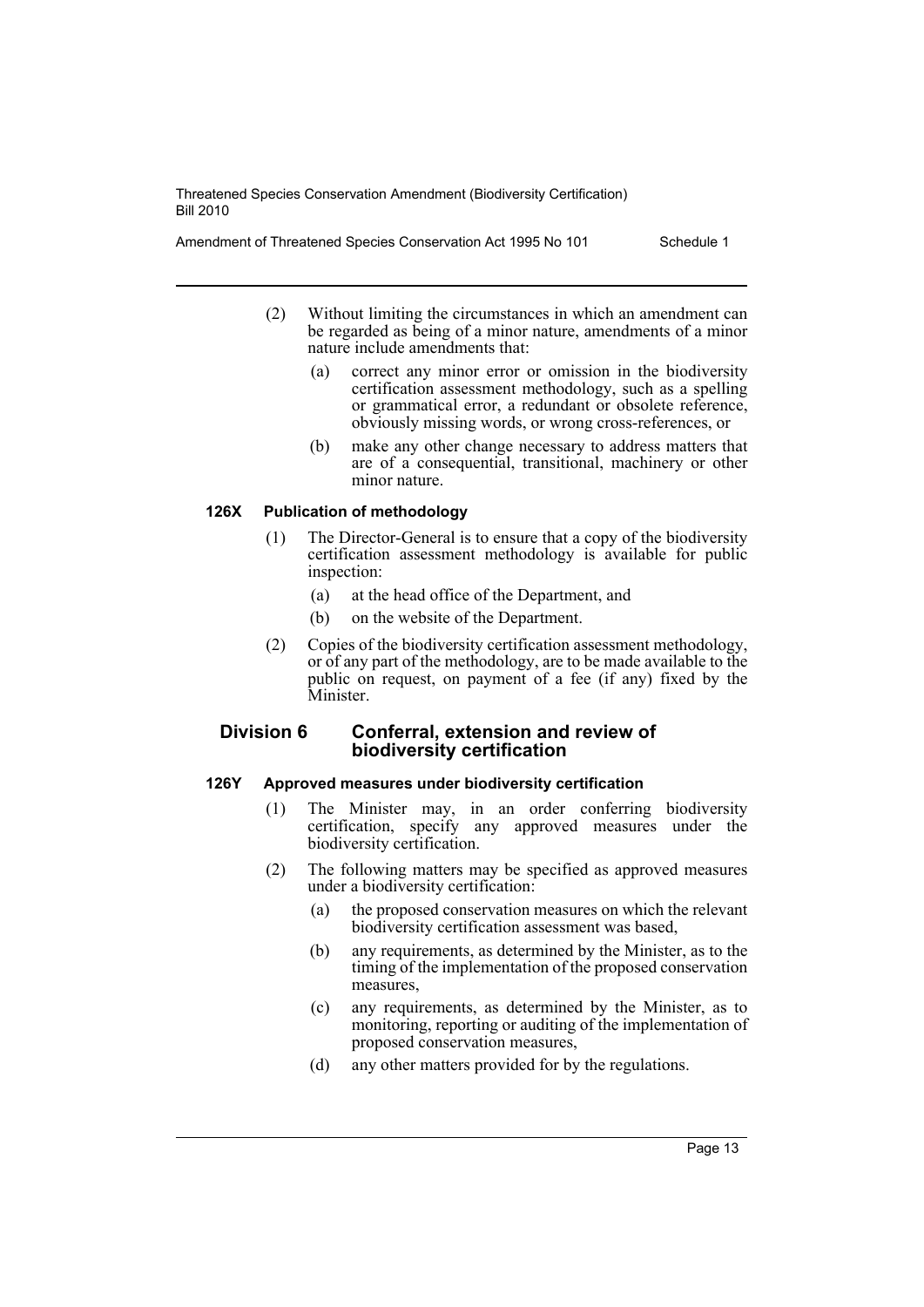Schedule 1 Amendment of Threatened Species Conservation Act 1995 No 101

(3) This section applies to an order extending or modifying biodiversity certification in the same way as it applies to an order conferring biodiversity certification.

# **126Z Parties to biodiversity certification**

- (1) The Minister may, in an order conferring biodiversity certification, identify the party or parties to the biodiversity certification.
- (2) The following persons or body may be identified as parties to a biodiversity certification:
	- (a) the planning authority, or planning authorities, that applied for the biodiversity certification,
	- (b) any person or body proposed by the applicant as a party to the biodiversity certification who consents to being made a party to the biodiversity certification.
- (3) After biodiversity certification is conferred, the Minister may, by further order published in the Gazette, identify a person or body as a party to the biodiversity certification (in addition to, or in substitution for, any person or body previously identified as a party), but only if the person or body to be identified as a party consents to being made a party to the biodiversity certification.
- (4) The regulations may make further provision for the circumstances in which a person or body may be identified as a party to a biodiversity certification in addition to, or in substitution for, another person or body.
- (5) Subject to the regulations, this section applies to an order extending or modifying biodiversity certification in the same way as it applies to an order conferring biodiversity certification.
- (6) Consent to being made a party to a biodiversity certification cannot be withdrawn by a person or body after the person or body has been made a party to the biodiversity certification.

# **126ZA Duration of biodiversity certification**

- (1) Biodiversity certification remains in force indefinitely or for such period as the Minister determines and specifies in the order conferring certification.
- (2) This section does not prevent the extension of biodiversity certification or the further biodiversity certification of land.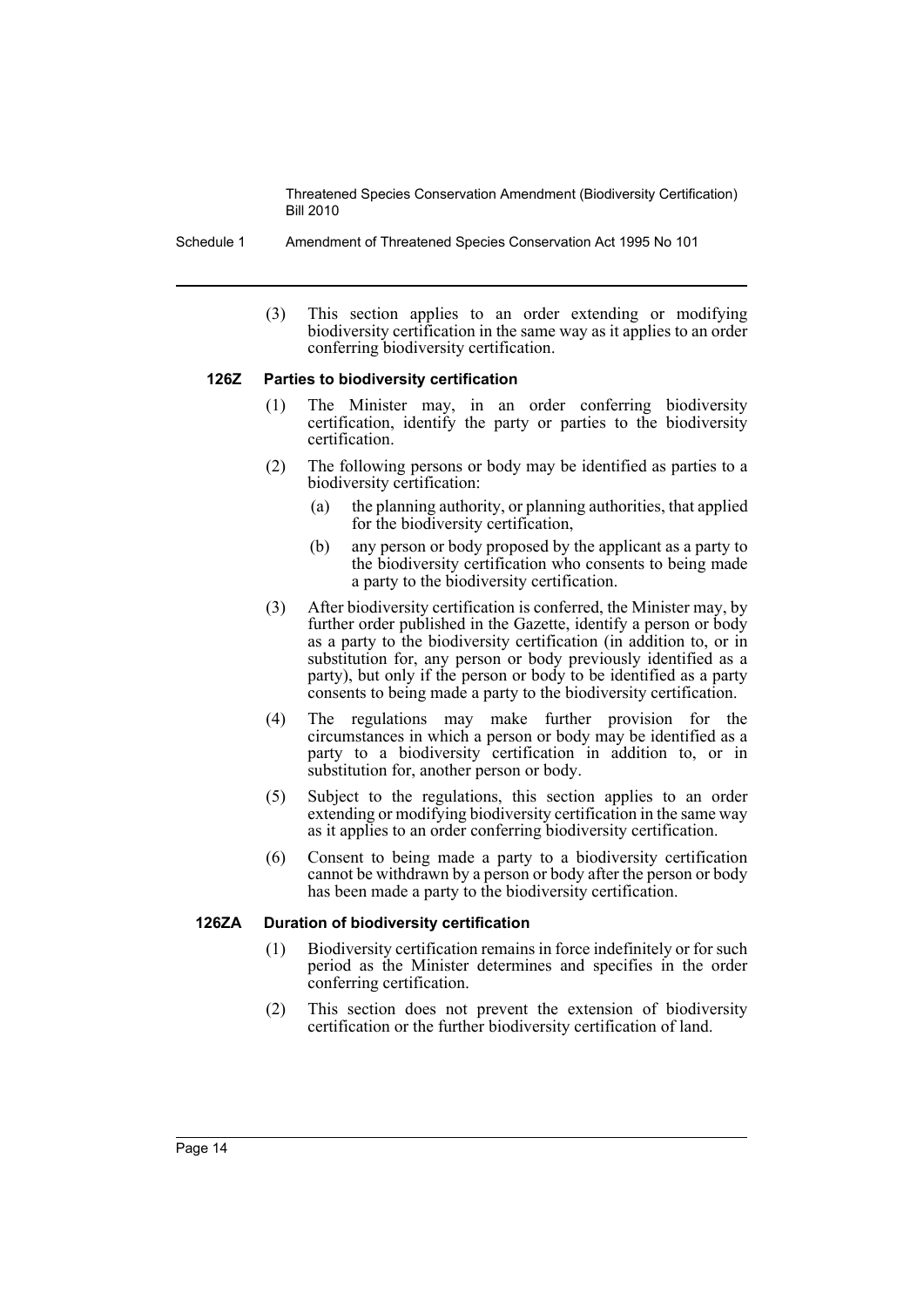Amendment of Threatened Species Conservation Act 1995 No 101 Schedule 1

### **126ZB Extension of biodiversity certification**

- (1) The Minister may, by order published in the Gazette, extend the period for which any biodiversity certification remains in force.
- (2) Biodiversity certification may be extended at any time before it expires.
- (3) Biodiversity certification may be extended only if biodiversity certification, as extended, improves or maintains biodiversity values.

**Note.** See Division 4 for the circumstances in which biodiversity certification improves or maintains biodiversity values.

- (4) A biodiversity certification assessment in relation to the proposed extension is to take account of any proposed modifications to the description of the land proposed for biodiversity certification and the approved measures under the biodiversity certification (whether the modifications are proposed as a result of changes to the relevant biodiversity certification strategy or otherwise).
- (5) A biodiversity certification assessment in relation to the proposed extension may take account of the impact of conservation measures that have already been implemented in connection with the biodiversity certification.
- (6) The regulations may make further provision for or with respect to the extension of biodiversity certification.

# **126ZC Review of biodiversity certification**

- (1) The Minister is to undertake periodic reviews of any biodiversity certification.
- (2) A review is not required if less than 15 years has elapsed since the biodiversity certification was conferred or the most recent review was completed.

# **Division 7 Enforcement of approved measures**

# **126ZD Compliance with approved measures**

- (1) The Minister may, by order in writing, require a party to a biodiversity certification to rectify any failure to comply with the approved measures under the biodiversity certification:
	- (a) by implementing any of the approved measures within a time specified in the order, or
	- (b) by implementing any equivalent conservation measures within a time specified in the order.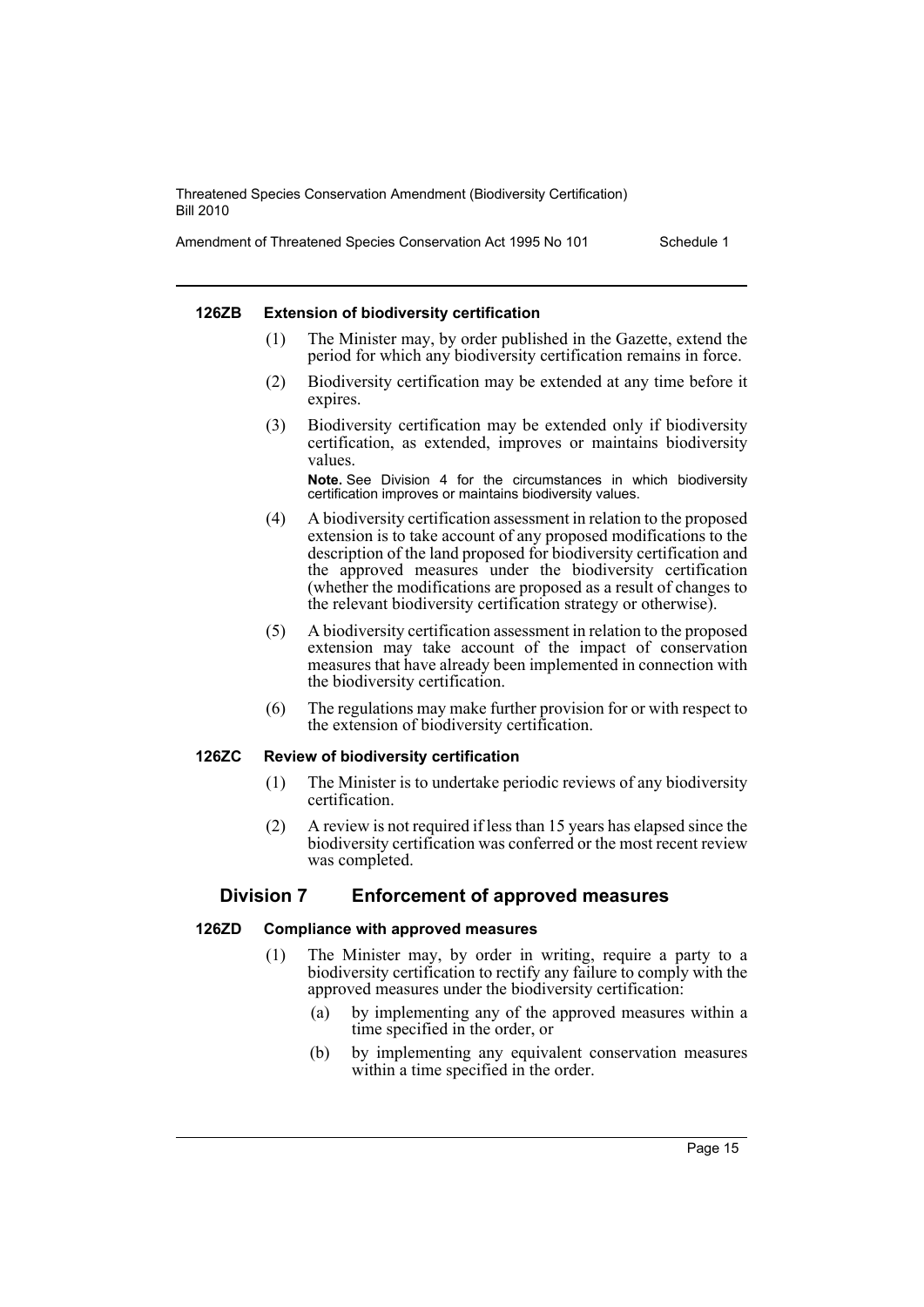Schedule 1 Amendment of Threatened Species Conservation Act 1995 No 101

- (2) If a party to biodiversity certification fails to comply with the order within the specified time, or any further time allowed by the Minister, the Minister may, by order in writing, require the party to pay to the Minister a specified penalty.
- (3) The penalty is to be the amount the Minister considers reasonable to cover the costs of implementing the relevant approved measures or equivalent conservation measures.
- (4) A penalty imposed under this section may be recovered by the Minister as a debt due to the Crown in any court of competent jurisdiction.
- (5) This section does not limit the power of the Minister to suspend, revoke or modify biodiversity certification for a failure to comply with the approved measures under a biodiversity certification.

# **126ZE Equivalent conservation measures**

- (1) A reference in this Part to *equivalent conservation measures*, in relation to the approved measures under a biodiversity certification, is a reference to conservation measures that are determined by the Minister to achieve the same biodiversity standard as the approved measures.
- (2) The biodiversity standard of the approved measures under a biodiversity certification is the standard by which biodiversity values are improved or maintained by the biodiversity certification, as quantified by the biodiversity certification assessment on which the conferral of biodiversity certification was based.

# **126ZF Appeals**

- (1) A party to a biodiversity certification who is dissatisfied with a decision of the Minister to require the party to rectify a failure to comply with the approved measures may appeal to the Land and Environment Court against the decision.
- (2) A party to a biodiversity certification who is dissatisfied with a decision of the Minister to require the party to pay a penalty under this Division may appeal to the Land and Environment Court against the decision.
- (3) An appeal may be made by a party to a biodiversity certification no later than 3 months after being notified by the Minister of the decision.
- (4) This section does not confer a right of appeal on a party to a biodiversity certification if the party is a government authority.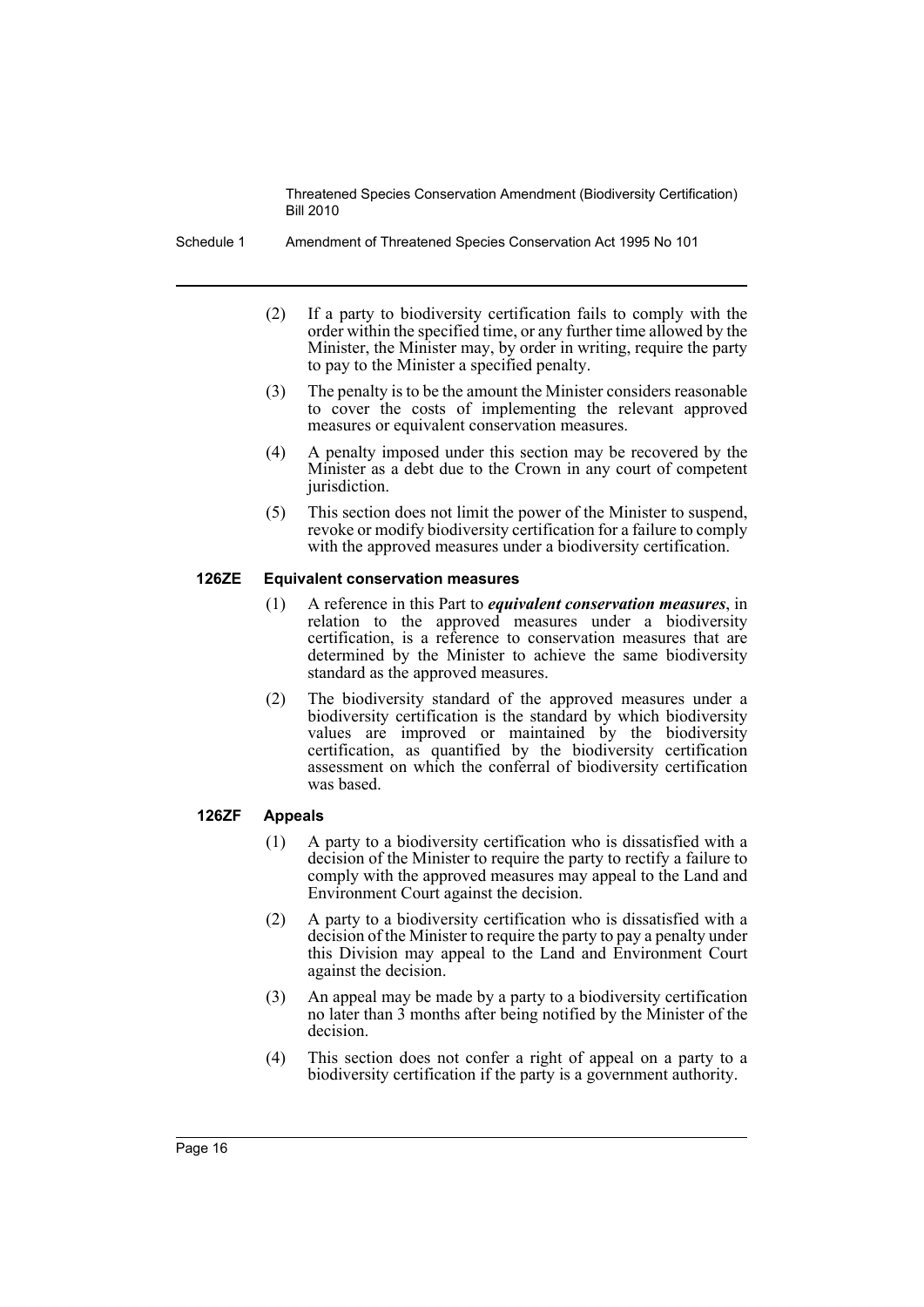Amendment of Threatened Species Conservation Act 1995 No 101 Schedule 1

#### **126ZG Disputes between Minister and other government authorities**

- (1) A dispute between a government authority which is a party to a biodiversity certification and the Minister as to any of the following matters may be referred to the Premier for settlement:
	- (a) a failure by the party to comply with any of the approved measures under the biodiversity certification or to implement equivalent conservation measures,
	- (b) a decision of the Minister to require the party to pay a penalty under this Division.
- (2) The intra-government dispute resolution arrangements apply in respect of the dispute. **Note.** See Division 10 for intra-government dispute resolution

arrangements.

# **Division 8 Biodiversity certification agreements**

#### **126ZH Biodiversity certification agreements**

- (1) The Minister may enter into an agreement with a person in connection with biodiversity certification (including a proposal to confer, modify or extend biodiversity certification).
- (2) The agreement may make provision for any or all of the following:
	- (a) requiring the person to make monetary contributions to the Minister for the purpose of improving biodiversity values,
	- (b) requiring the person to dedicate land for conservation purposes,
	- (c) requiring the person to carry out specified actions, or to refrain from carrying out specified actions, on land owned by the person for the purpose of improving biodiversity values,
	- (d) providing for any other conservation measures that the person agrees to implement,
	- (e) requiring the person to provide security for the performance of any of the person's obligations in connection with biodiversity certification,
	- (f) providing for the timing of the implementation of any of the person's obligations in connection with biodiversity certification,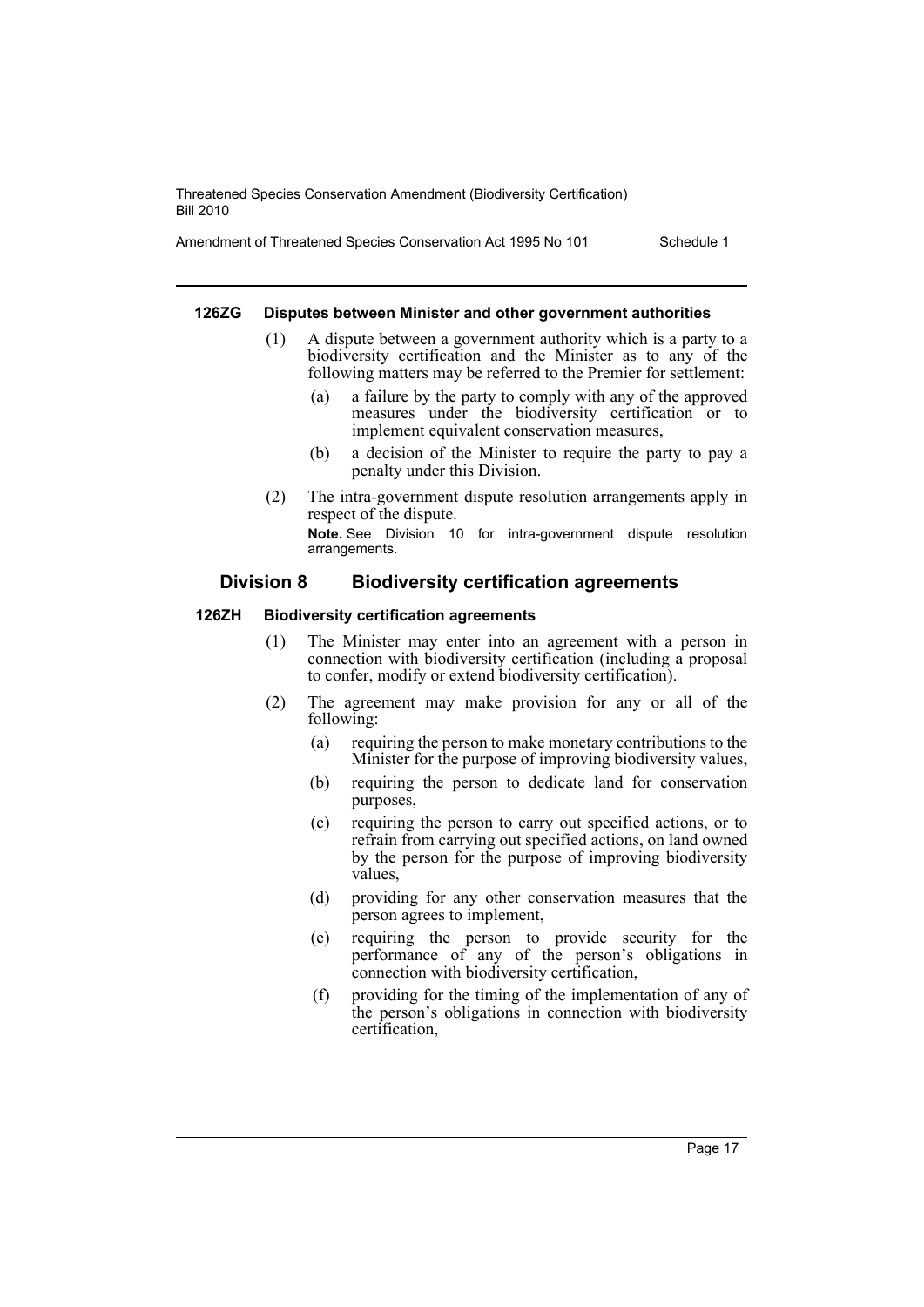- (g) providing for monitoring, reporting and audit requirements,
- (h) providing for any other matter relating to biodiversity certification.
- (3) For the purposes of this Part, the agreement is a *biodiversity certification agreement*.
- (4) The Minister must not enter into a biodiversity certification agreement relating to Crown land (within the meaning of the *Crown Lands Act 1989*) except with the consent of the Minister administering that Act.

#### **126ZI Duration of agreements**

- (1) A biodiversity certification agreement has effect from a day, or on the happening of an event, specified in the agreement.
- (2) A biodiversity certification agreement has effect indefinitely, or for the period specified in the agreement.

#### **126ZJ Registered agreements run with land**

- (1) A biodiversity certification agreement that is registered by the Registrar-General under this section is binding on, and is enforceable against, the owner of the land from time to time as if each owner for the time being had entered into the agreement.
- (2) A biodiversity certification agreement can be registered by the Registrar-General under this section if the following persons agree to its registration:
	- (a) if the agreement relates to land under the *Real Property Act 1900*—each person who has an estate or interest in the land registered under that Act,
	- (b) if the agreement relates to land not under the *Real Property Act 1900*—each person who is seised or possessed of an estate or interest in the land.
- (3) On lodgment by a person of an application for registration in a form approved by the Registrar-General, the Registrar-General is to register a biodiversity certification agreement:
	- (a) by making an entry in the relevant folio of the Register kept under the *Real Property Act 1900* if the agreement relates to land under that Act, or
	- (b) by registering the agreement in the General Register of Deeds if the agreement relates to land not under the *Real Property Act 1900*.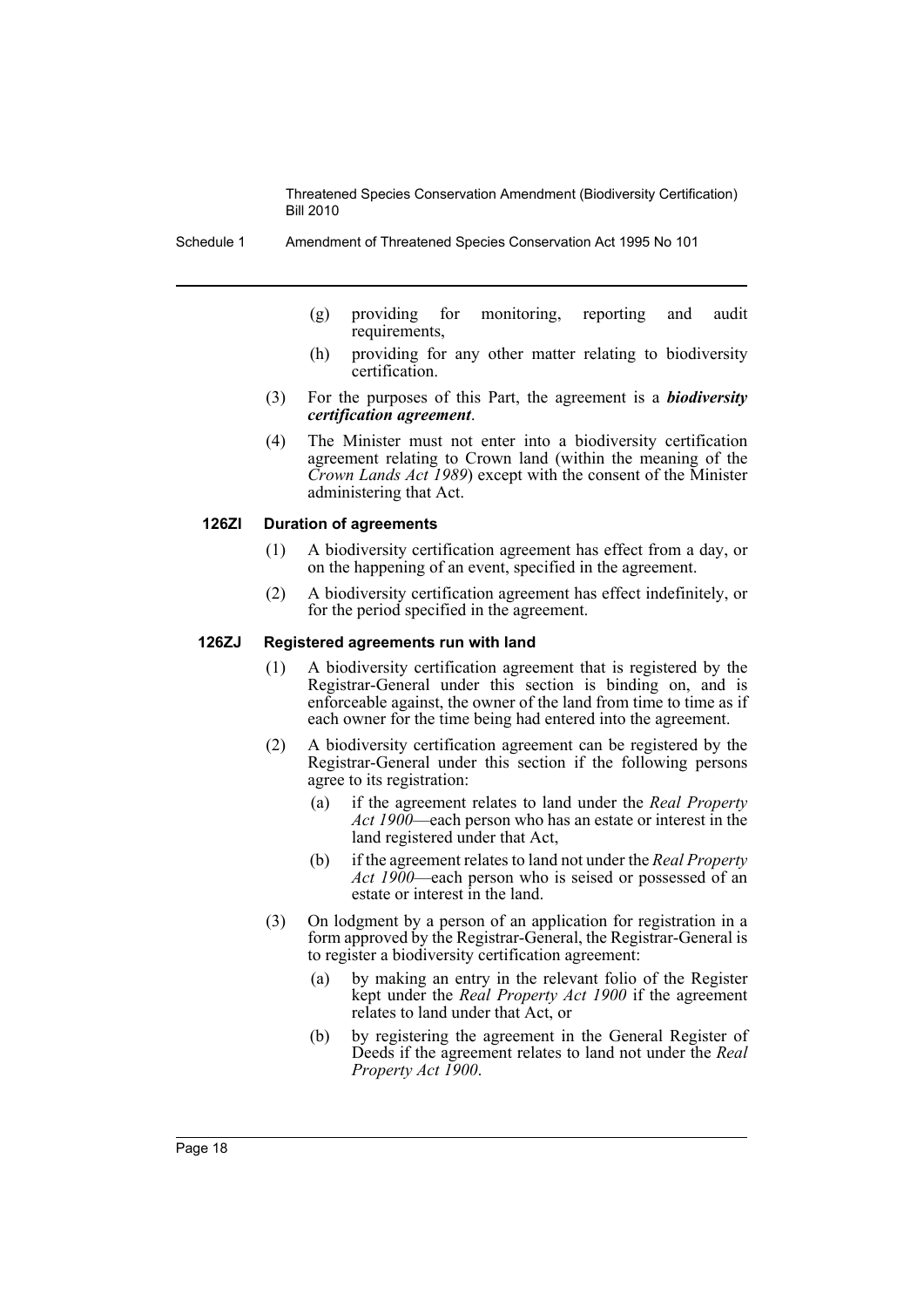Amendment of Threatened Species Conservation Act 1995 No 101 Schedule 1

- (4) This section applies to any amendment or revocation of a biodiversity certification agreement in the same way as it applies to the agreement.
- (5) In this Part, a reference to a *party* to a biodiversity certification agreement includes any owner of land against whom the agreement is enforceable because of this section.

# **126ZK Enforcement of agreements**

- (1) The Minister, or a person acting with the written consent of the Minister, may bring proceedings in the Land and Environment Court for an order to remedy or restrain a contravention of a biodiversity certification agreement.
- (2) If the Court is satisfied that a contravention of the biodiversity certification agreement has been committed or will, unless restrained by order of the Court, be committed, it may make such order as it thinks fit to remedy or restrain the contravention.
- (3) In proceedings to remedy or restrain a contravention of a biodiversity certification agreement, a consent to institute the proceedings, purporting to have been signed by the Minister, is evidence of that consent without proof of the signature of the Minister.

# **126ZL Minister may order party to rectify contravention of agreement**

- (1) The Minister may, by order, require a party to a biodiversity certification agreement to carry out specified work or other actions on land owned by the person to rectify a contravention of the agreement.
- (2) The order is to specify the date by which the work or other actions must be carried out.
- (3) If the requirements of the order are not complied with by that date, the Minister:
	- (a) may enter the land and cause the work or actions specified in the order to be carried out, and
	- (b) may, by proceedings brought in any court of competent jurisdiction, recover as a debt from the person to whom the order was given the amount certified by the Minister as the reasonable cost of complying with those requirements.
- (4) This section does not prevent the Minister from seeking an award of damages against a party to a biodiversity certification agreement for a contravention of the biodiversity certification agreement.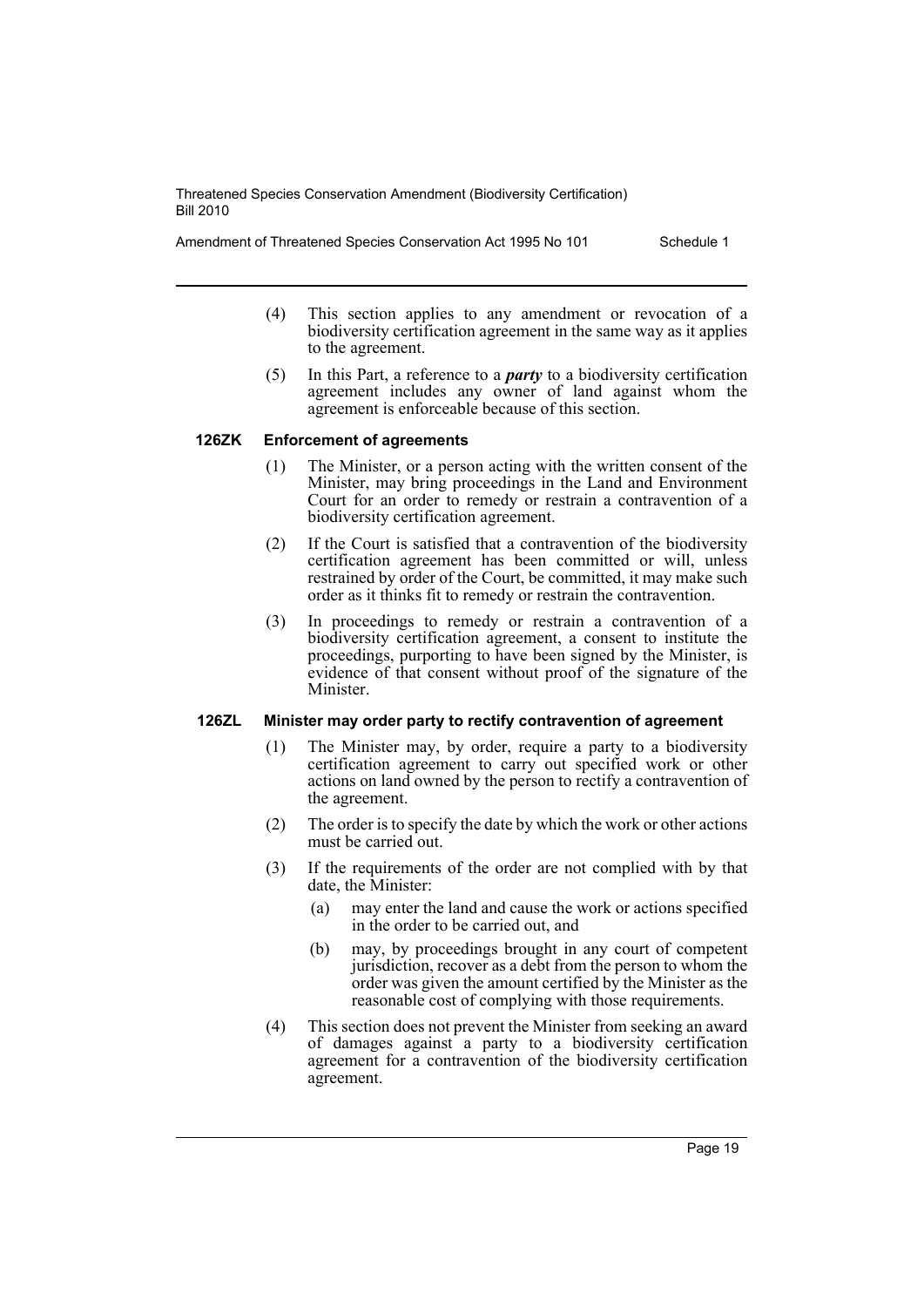Schedule 1 Amendment of Threatened Species Conservation Act 1995 No 101

#### **126ZM Court cannot extinguish obligations**

Section 89 of the *Conveyancing Act 1919* does not authorise any court to modify or wholly or partially extinguish any restriction or obligation created by a biodiversity certification agreement except with the consent of the Minister.

#### **126ZN Regulations—biodiversity certification agreements**

The regulations may make provision for or with respect to biodiversity certification agreements, including the following:

- (a) the form of biodiversity certification agreements,
- (b) the subject-matter of biodiversity certification agreements,
- (c) the making, amendment and revocation of biodiversity certification agreements, including the giving of public notice and inspection by the public,
- (d) the public inspection of biodiversity certification agreements after they have been made.

# **Division 9 Suspension, revocation and modification of certification**

#### **126ZO Suspension and revocation of certification**

- (1) The Minister may, by order published in the Gazette, suspend or revoke any biodiversity certification.
- (2) Biodiversity certification may be suspended or revoked:
	- (a) if the approved measures under the biodiversity certification have not been complied with to the satisfaction of the Minister, or
	- (b) if the Minister is of the opinion that a party to the biodiversity certification has failed to comply with an order made by the Minister in respect of the party under this Part, or
	- (c) if the Minister is of the opinion that any agreement entered into in connection with the biodiversity certification has been contravened, or
	- (d) if the Minister is no longer of the opinion that biodiversity certification improves or maintains biodiversity values, or
	- (e) in any other circumstances prescribed by the regulations.
- (3) The regulations may make further provision for or with respect to the suspension or revocation of biodiversity certification.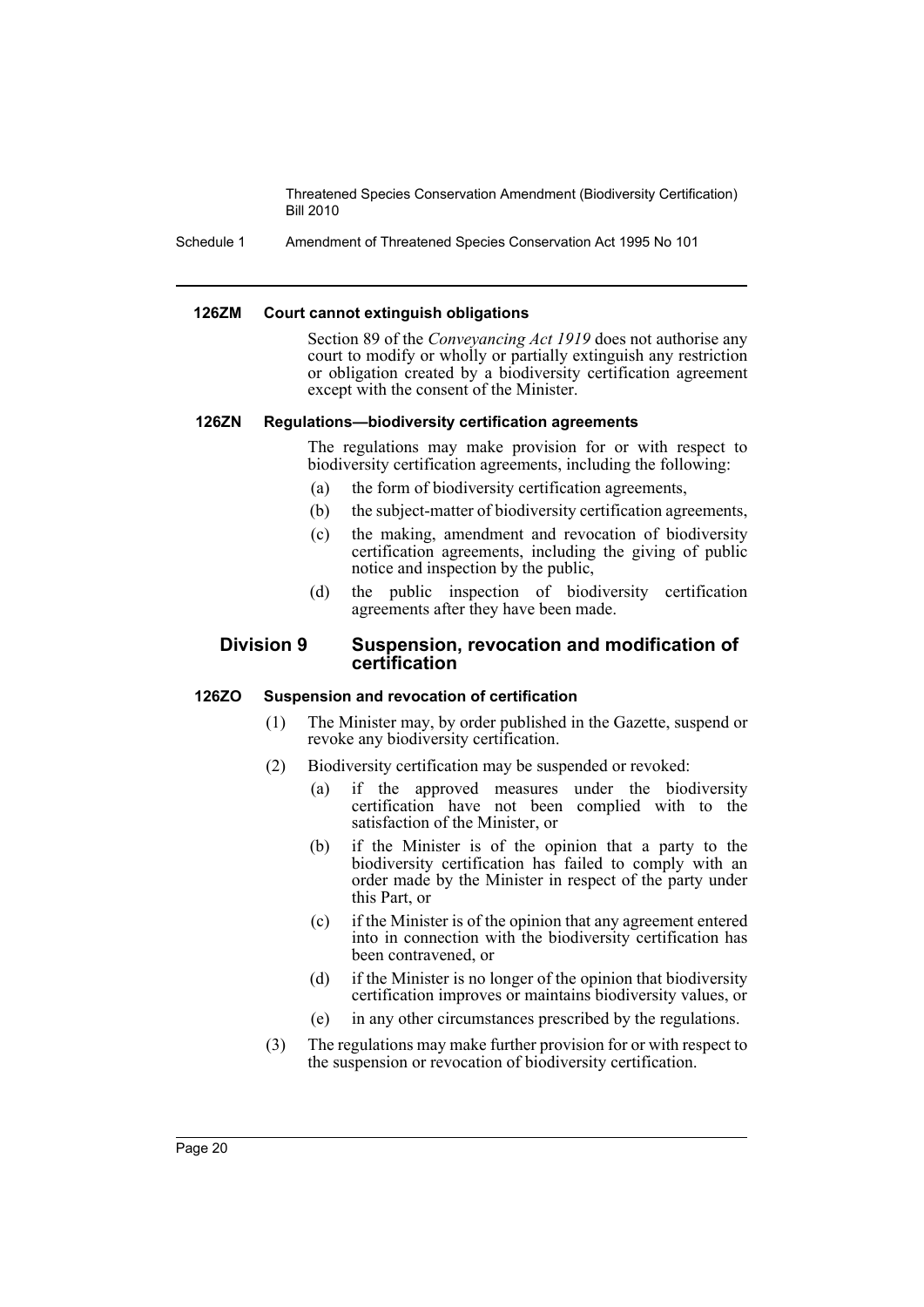#### **126ZP Modification of certification**

- (1) The Minister may, by order published in the Gazette, modify any biodiversity certification by:
	- (a) modifying the description of land that is biodiversity certified (to extend or limit biodiversity certification), or
	- (b) modifying the approved measures under the biodiversity certification.
- (2) Biodiversity certification may be modified:
	- (a) on application by a party to the biodiversity certification or a party to a biodiversity certification agreement entered into in connection with the biodiversity certification, or
	- (b) on the Minister's own initiative.
- (3) Biodiversity certification may be modified only if biodiversity certification, as modified, improves or maintains biodiversity values.

**Note.** See Division 4 for the circumstances in which biodiversity certification improves or maintains biodiversity values.

- (4) A biodiversity certification assessment in relation to the proposed modification is to take account of any proposed modifications to the description of the land that is biodiversity certified and the approved measures under the biodiversity certification (whether the modifications are proposed as a result of changes to the relevant biodiversity certification strategy or otherwise).
- (5) A biodiversity certification assessment is not required in respect of a proposed modification that substitutes equivalent conservation measures for any of the approved measures under a biodiversity certification. **Note.** Equivalent conservation measures are conservation measures

that achieve the same biodiversity standard as the approved measures under a biodiversity certification.

(6) The regulations may make further provision for or with respect to the modification of biodiversity certification.

#### **126ZQ Application for modification of biodiversity certification**

- (1) An application for modification of biodiversity certification must be made in a form approved by the Minister.
- (2) The application must include the particulars of the proposed modification to biodiversity certification (including particulars of any changes to the biodiversity certification strategy).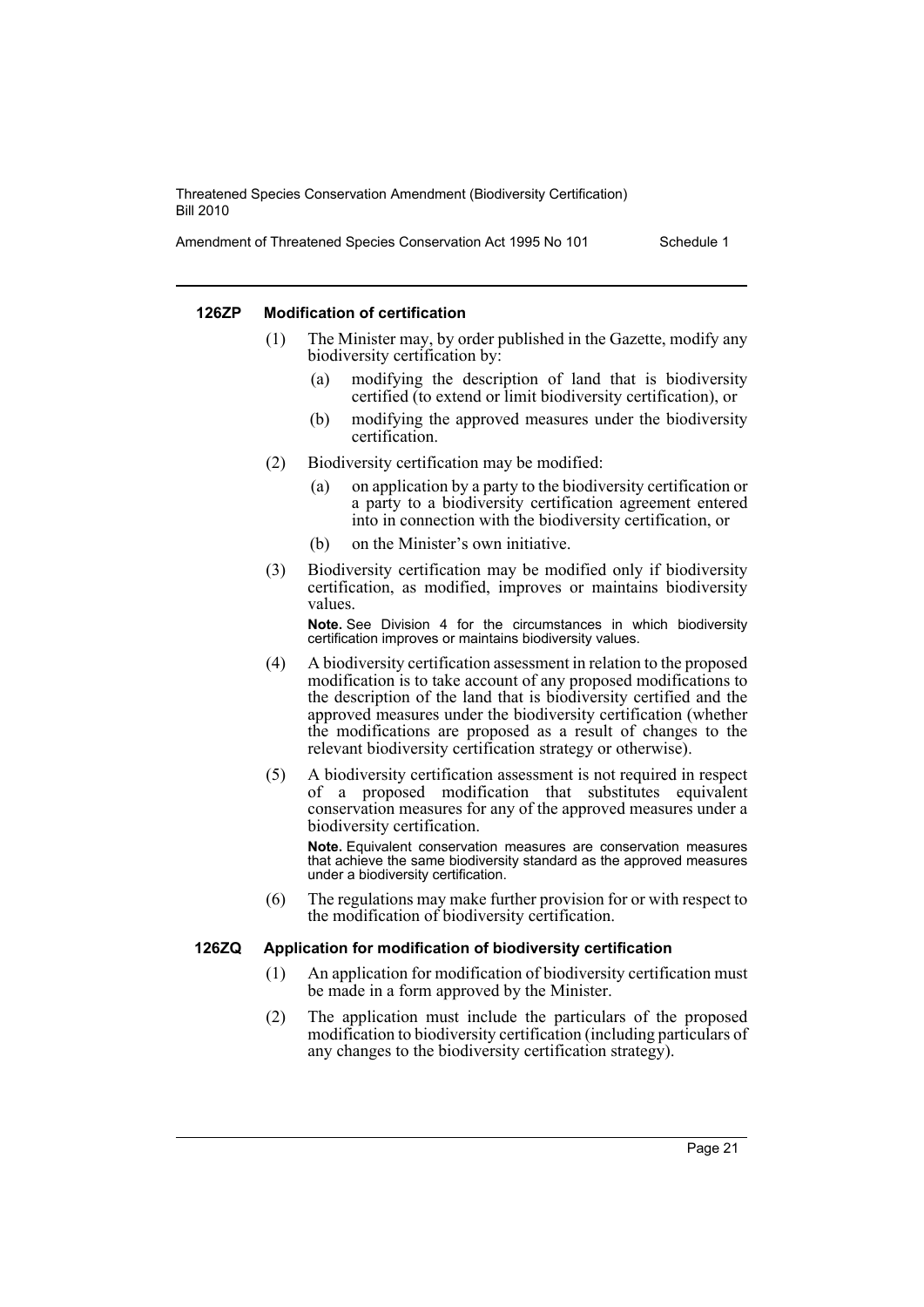Schedule 1 Amendment of Threatened Species Conservation Act 1995 No 101

(3) The regulations may require other things to be submitted with the application.

# **126ZR Grounds for unilateral modification of certification**

- Biodiversity certification may be modified on the Minister's own initiative:
- (a) if the approved measures under the biodiversity certification have not been complied with to the satisfaction of the Minister, or
- (b) if the Minister is of the opinion that a party to the biodiversity certification has failed to comply with an order made by the Minister in respect of the party under this Part, or
- (c) if the Minister is of the opinion that any agreement entered into in connection with the biodiversity certification has been contravened, or
- (d) if the Minister is of the opinion that biodiversity certification no longer improves or maintains biodiversity values, or
- (e) in any other circumstances prescribed by the regulations.

# **126ZS Appeals**

- (1) A party to a biodiversity certification, or a party to a biodiversity certification agreement entered into in connection with a biodiversity certification, who is dissatisfied with a decision of the Minister to suspend, revoke or modify the biodiversity certification may appeal to the Land and Environment Court against the decision.
- (2) An appeal may be made no later than 3 months after the order suspending, revoking or modifying biodiversity certification is published in the Gazette.
- (3) This section does not confer a right of appeal on a party to a biodiversity certification, or a party to a biodiversity certification agreement, if the party is a government authority.

#### **126ZT Disputes between the Minister and other government authorities**

(1) A dispute between a government authority which is a party to a biodiversity certification, or a party to a biodiversity certification agreement entered into in connection with a biodiversity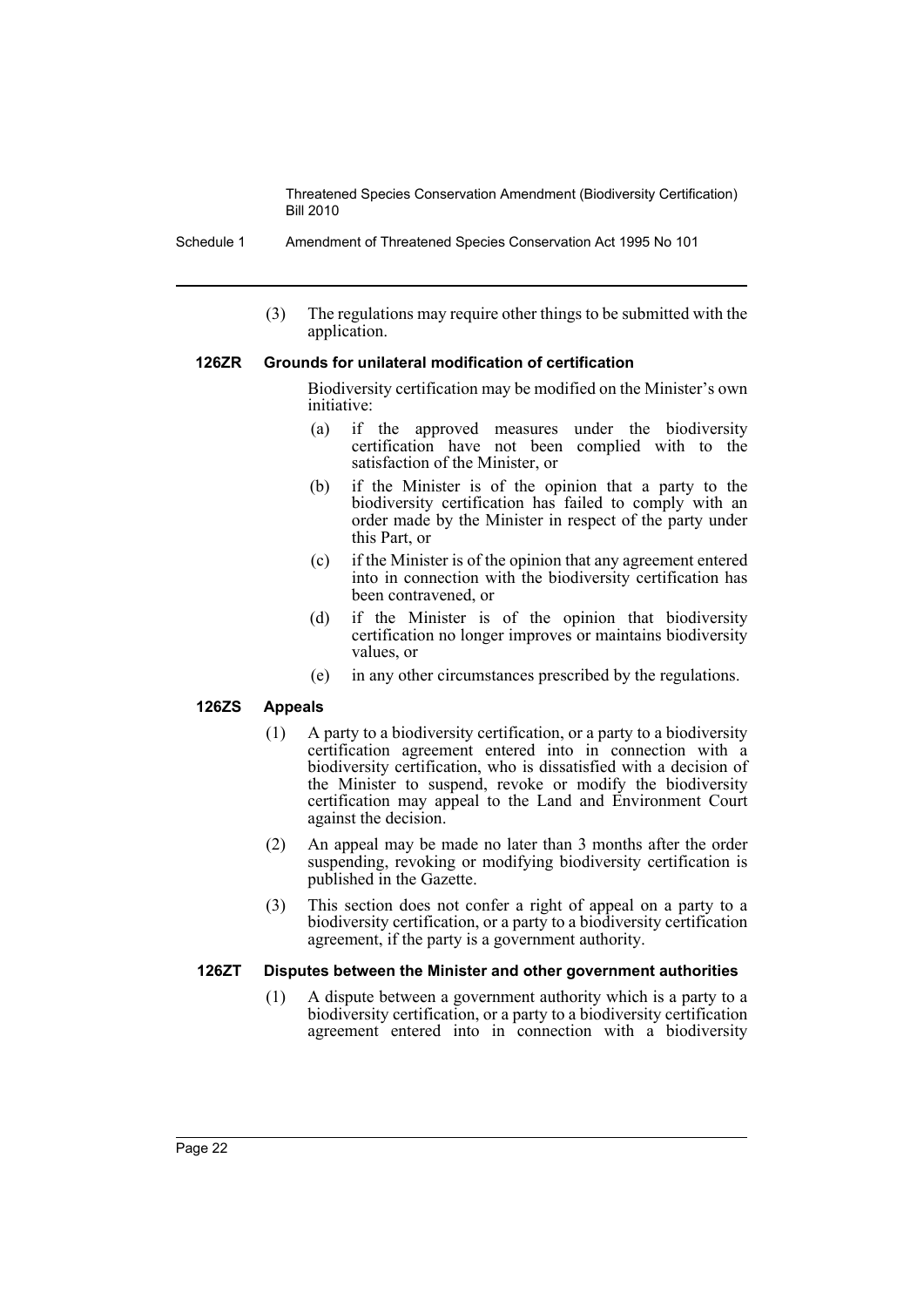certification, and the Minister about any of the following matters may be referred to the Premier for settlement:

- (a) a decision of the Minister to suspend or revoke the biodiversity certification,
- (b) a decision of the Minister to modify the biodiversity certification (otherwise than on the application of the government authority).
- (2) The intra-government dispute resolution arrangements apply in respect of the dispute. **Note.** See Division 10 for intra-government dispute resolution arrangements.

# **Division 10 General**

#### **126ZU Notification of certification and changes to certification**

- (1) Notice of the conferral, extension, suspension, revocation or modification of biodiversity certification is to be given, within 21 days:
	- (a) on the website of the Department, and
	- (b) to the Director-General of the Department of Planning, and
	- (c) to each local council that is the council of an area in which the biodiversity certified land is located.
- (2) The Minister must make reasonable endeavours to give notice of the conferral, extension, suspension, revocation or modification of biodiversity certification, within 21 days:
	- (a) to each party to the biodiversity certification, and
	- (b) to each party to a biodiversity certification agreement entered into in connection with the biodiversity certification.
- (3) The Minister is to keep a register containing copies of any order made under this Part conferring, extending, suspending, revoking or modifying biodiversity certification.
- (4) The register is to be open for public inspection, without charge, during ordinary business hours, and copies of or extracts from the register are to be made available to the public on request, on payment of the fee fixed by the Minister.
- (5) The regulations may make further provision for or with respect to the notification of the conferral, extension, suspension, revocation or modification of biodiversity certification.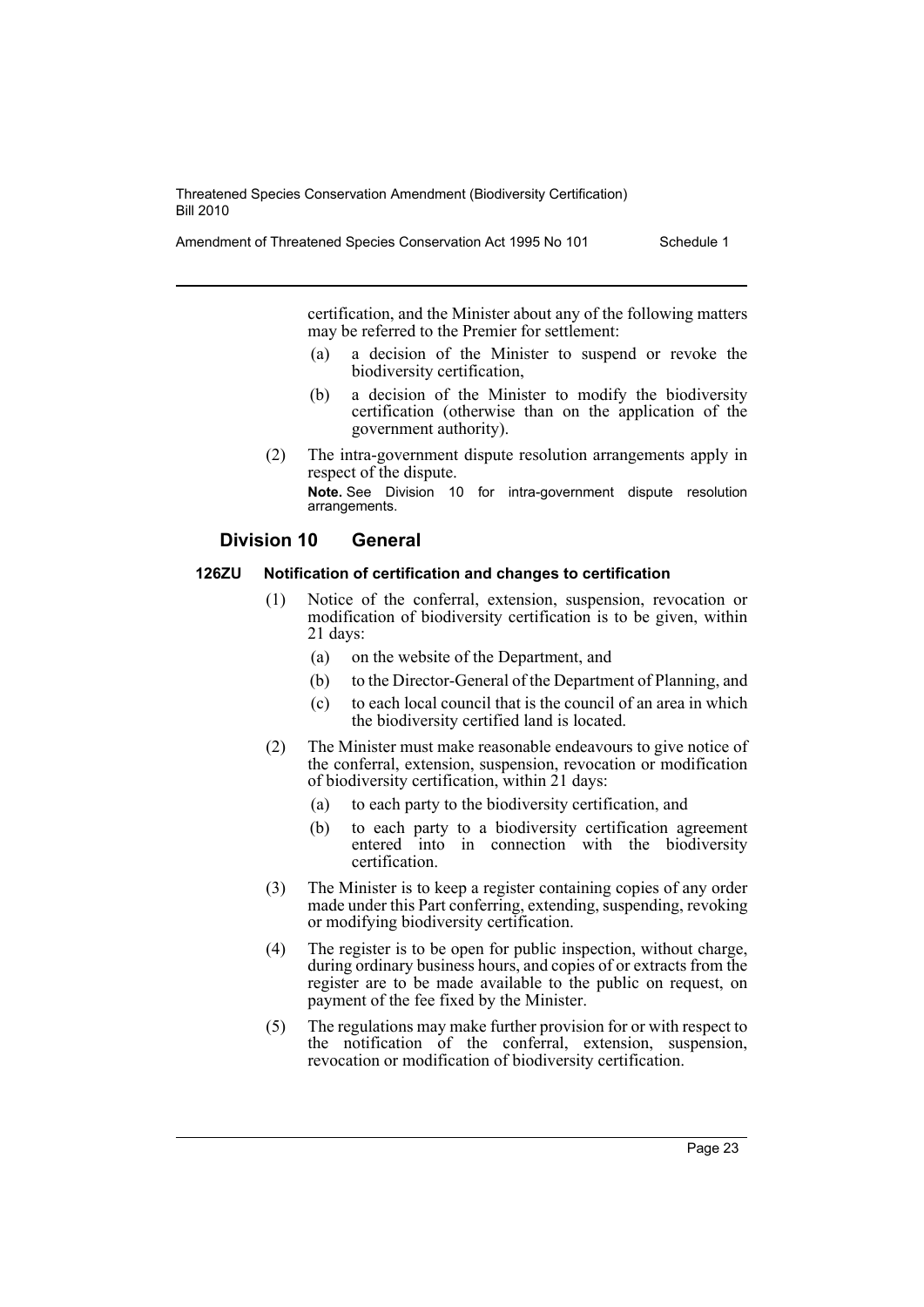Schedule 1 Amendment of Threatened Species Conservation Act 1995 No 101

#### **126ZV Suspension, revocation or expiry of biodiversity certification does not affect obligations under certification**

- (1) The suspension, revocation or expiry of biodiversity certification does not, unless the Minister otherwise directs:
	- (a) affect the obligations of a party to the biodiversity certification under this Part, or
	- (b) affect any obligation a person has under a biodiversity certification agreement entered into in connection with the biodiversity certification.
- (2) The obligations of a party to the biodiversity certification under this Part include:
	- (a) the obligation to comply with the approved measures under the biodiversity certification, and
	- (b) the obligation to comply with any order made by the Minister in respect of the party under this Part (whether the order is made before or after the suspension, revocation or expiry).

#### **126ZW Effect of changes to biodiversity certification on development and other activities**

- (1) The suspension, revocation, modification or expiry of biodiversity certification does not affect any of the following:
	- (a) any approval of a project under Part 3A of the Planning Act granted before the suspension, revocation, modification or expiry,
	- (b) any development consent under Part 4 of the Planning Act granted before the suspension, revocation, modification or expiry,
	- (c) any approval of a Part 5 Planning Act activity granted before the suspension, revocation, modification or expiry,
	- (d) any Part 5 Planning Act activity carried out by a determining authority that the determining authority started to carry out before the suspension, revocation, modification or expiry.
- (2) The Minister may, in an order that suspends, revokes or modifies biodiversity certification, specify the application of the suspension, revocation or modification to anything pending under the Planning Act at the time of the suspension, revocation or modification.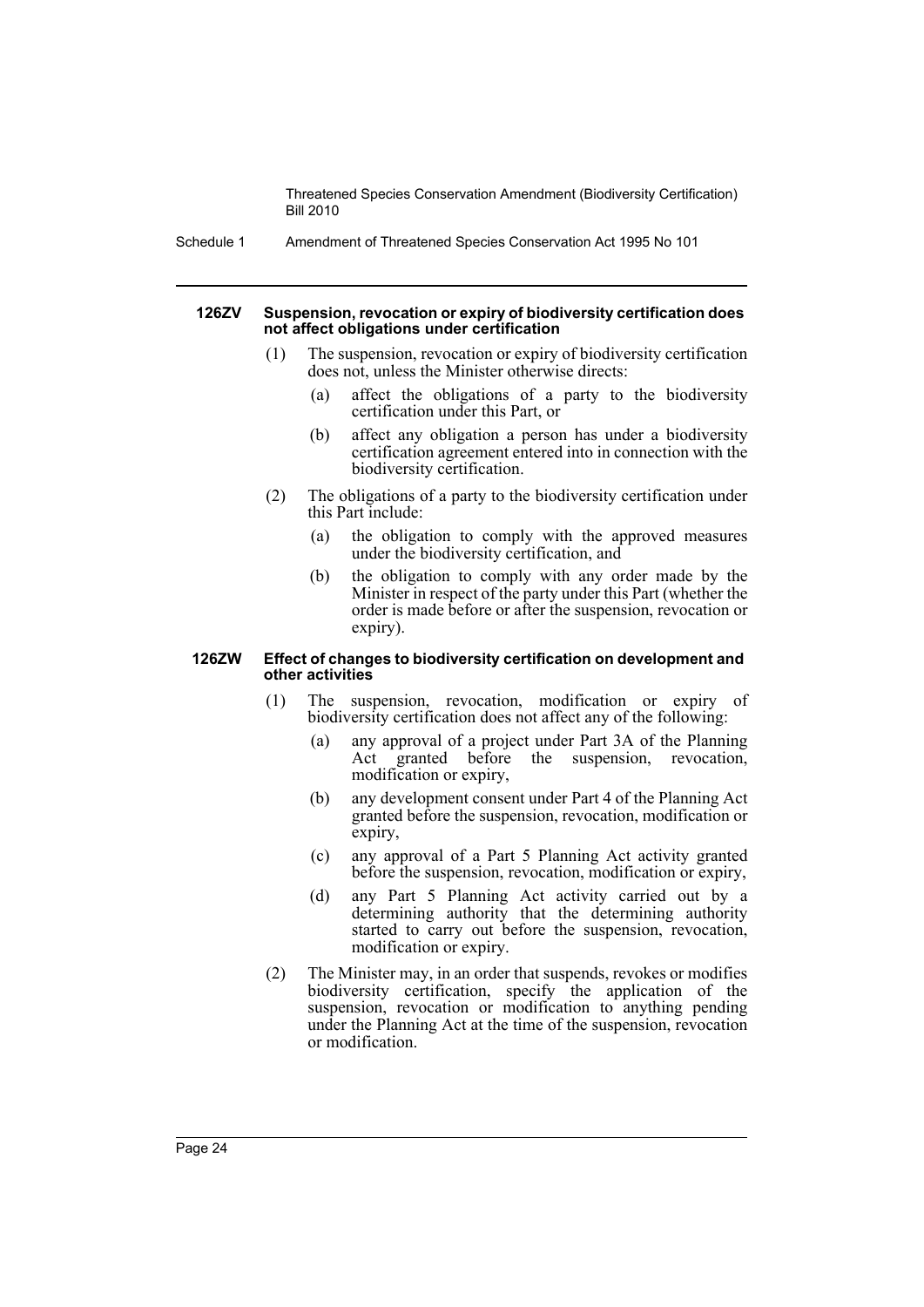Amendment of Threatened Species Conservation Act 1995 No 101 Schedule 1

- (3) The regulations may make provision for the application of this Part to anything pending under the Planning Act at the time of the expiry of any biodiversity certification.
- (4) In this section: *determining authority* has the same meaning as it has in Part 5 of the Planning Act.

*Part 5 Planning Act activity* means an activity to which Part 5 of the Planning Act applies.

# **126ZX Intra-government dispute resolution arrangements**

- (1) For the purposes of this Part, the *intra-government dispute resolution arrangements* are the arrangements provided for by this section.
- (2) The Premier may, for the purpose of resolving a dispute referred to the Premier under this Part:
	- (a) appoint a person or panel to hold an inquiry and make a report to the Premier, or
	- (b) hold an inquiry into the dispute.
- (3) After the completion of the inquiry, and after considering any report, the Premier may make such order with respect to the dispute, having regard to the public interest and to the circumstances of the case, as the Premier thinks fit.
- (4) An order made by the Premier may direct the payment of any costs or expenses of or incidental to the holding of the inquiry.
- (5) A government authority (including the Minister) is to comply with an order given under this section and is, despite the provisions of any Act, taken to have power to comply with any such order.
- (6) If a matter that is referred to the Premier under this Part is also the subject of proceedings before the Land and Environment Court:
	- (a) the Premier may suspend or terminate action under this section pending a decision of the Land and Environment Court, and
	- (b) a decision of the Land and Environment Court prevails.

# **126ZY Powers of authorised officers**

Without limiting section 156B of the NPW Act, the functions conferred on an authorised officer by that section may also be exercised for the purpose of determining whether there has been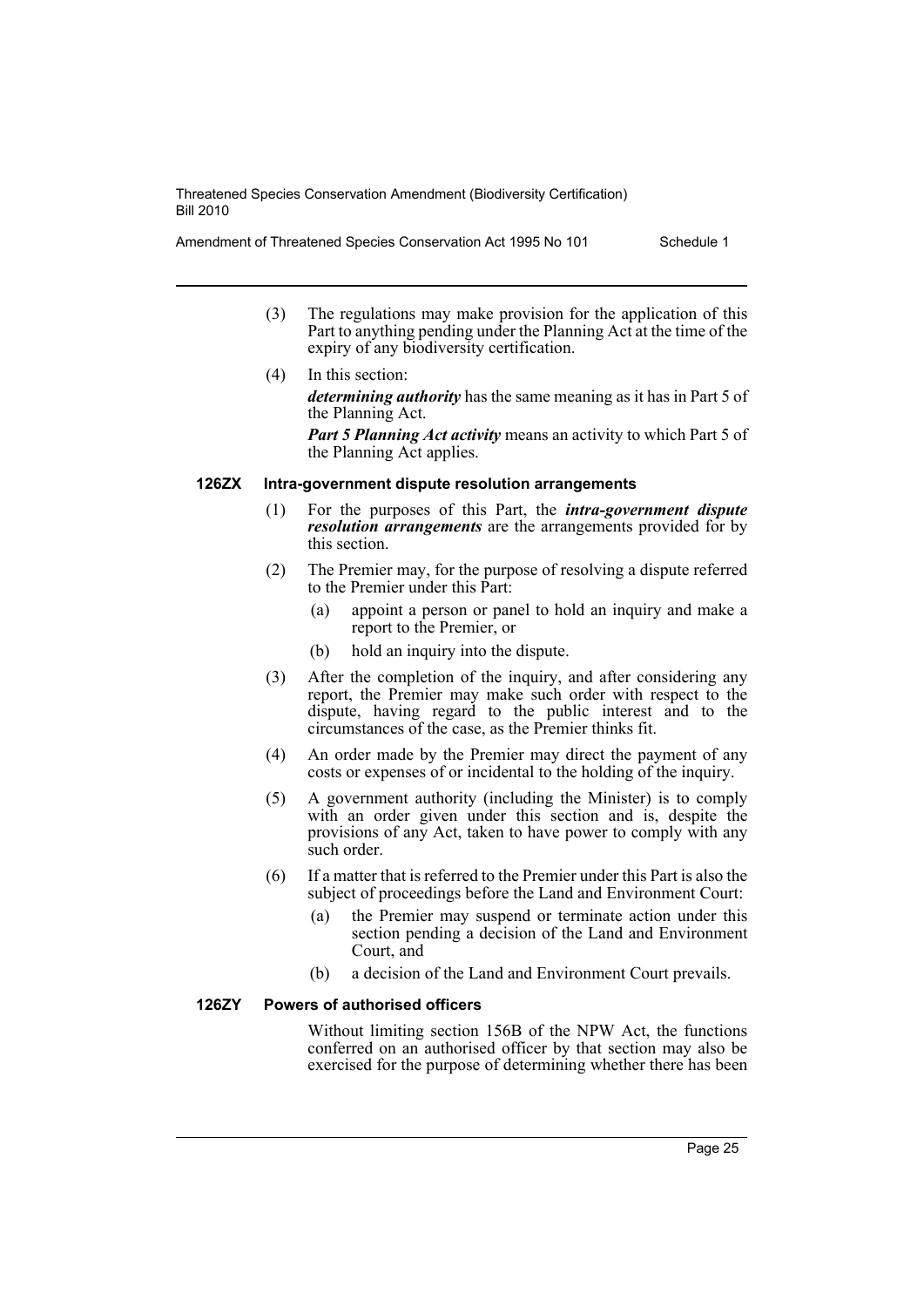Schedule 1 Amendment of Threatened Species Conservation Act 1995 No 101

compliance with the approved measures under a biodiversity certification or with a biodiversity certification agreement.

# **126ZZ Effect of failure to comply with procedural requirements**

A conferral or extension of biodiversity certification, or the modification of biodiversity certification, is not open to challenge because of a failure to comply with the procedural requirements of this Part after the order conferring, extending or modifying the biodiversity certification has been published in the Gazette.

#### **126ZZA Part 5 of Planning Act does not apply to biodiversity certification process**

Biodiversity certification is not an approval for the purposes of Part 5 of the Planning Act.

# **126ZZB Extent of biodiversity certification**

Biodiversity certification does not apply in respect of, and does not affect any requirements applicable to, threatened species, populations and ecological communities under Part 7A of the *Fisheries Management Act 1994*.

# **126ZZC Regulations**

- (1) The regulations may make further provision for or with respect to biodiversity certification.
- (2) In particular, the regulations may make provision for or with respect to the charging (including the waiver or reduction) of fees in connection with the operation of this Part.

# **[5] Section 127 Definitions**

Omit the definitions of *consent authority* and *owner* from section 127 (1).

# **[6] Section 142B Director-General may accredit persons to prepare assessments and surveys**

Omit section 142B (1) (a). Insert instead:

(a) biodiversity certification of land under Part 7AA, or

# **[7] Section 157 Review of Act**

Omit ", and any environmental planning instruments granted biodiversity certification under Part 7," from section 157 (1).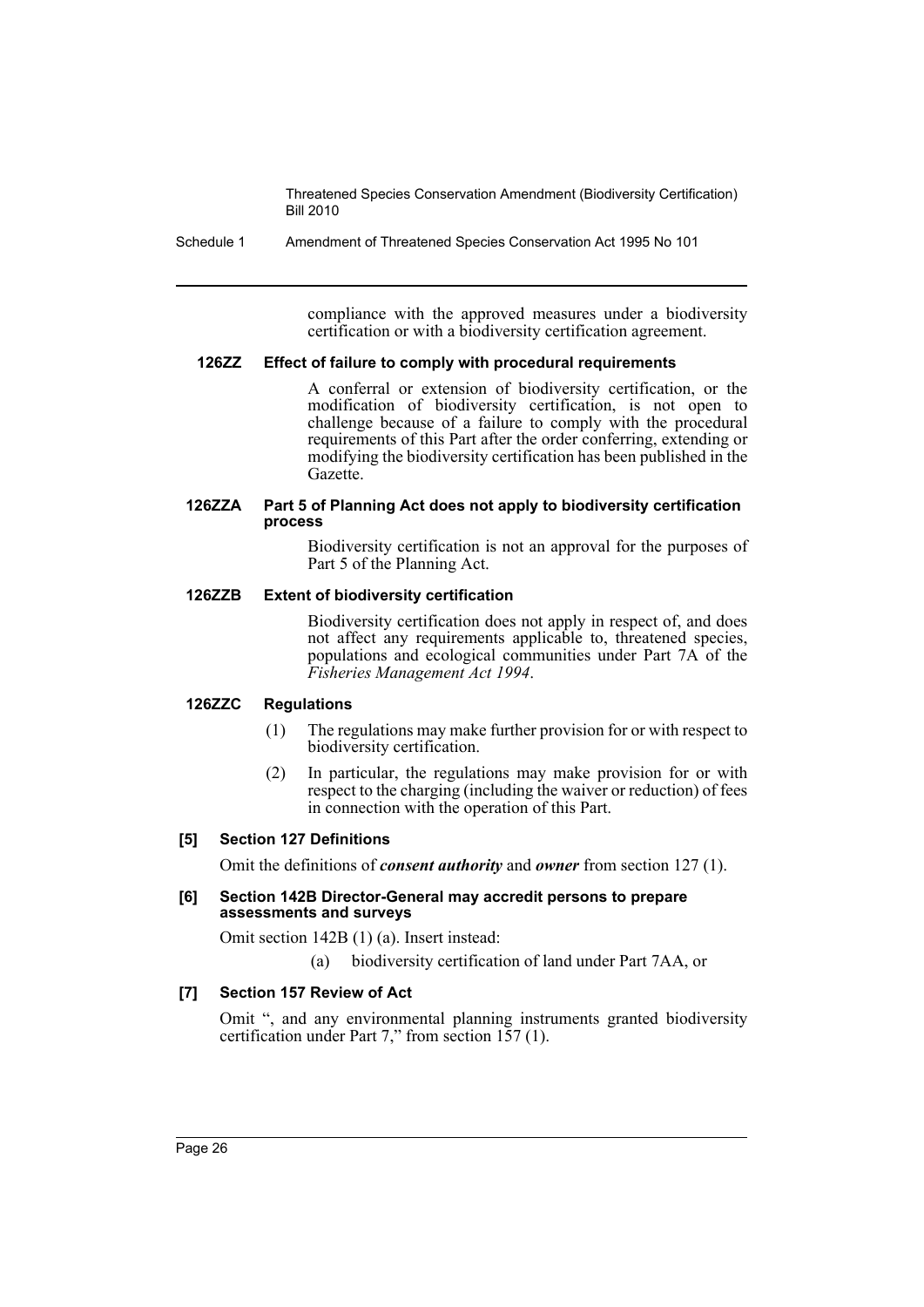Amendment of Threatened Species Conservation Act 1995 No 101 Schedule 1

# **[8] Schedule 7 Savings, transitional and other provisions**

Insert at the end of clause 1 (1):

*Threatened Species Conservation Amendment (Biodiversity Certification) Act 2010*

# **[9] Schedule 7 Savings, transitional and other provisions**

Insert "(including development and activities that may be carried out under another EPI that applies to the subject land)" after "Growth Centres SEPP" in clause 18 (2) (b).

# **[10] Schedule 7, clause 19**

Omit the clause. Insert instead:

# **19 Effect of biodiversity certification**

- (1) Development on the subject land is taken, for the purposes of Part 4 of the *Environmental Planning and Assessment Act 1979*, to be development that is not likely to significantly affect any threatened species, population or ecological community, or its habitat.
- (2) An activity to which Part 5 of the *Environmental Planning and Assessment Act 1979* applies which is carried out or proposed to be carried out on the subject land is taken, for the purposes of that Part, to be an activity that is not likely to significantly affect any threatened species, population or ecological community, or its habitat.

# **[11] Schedule 7, clause 20 (2)–(4)**

Omit clause 20 (2). Insert instead:

(2) Prior to the expiration of the biodiversity certification conferred by this Part, the Minister may, by order published in the Gazette, extend by a period of up to 10 years the period for which that certification remains in force, but only if the Minister has reviewed the Growth Centres SEPP to take account of any new listing of a species, population or ecological community or the discovery of a species, population or ecological community not previously known in an area.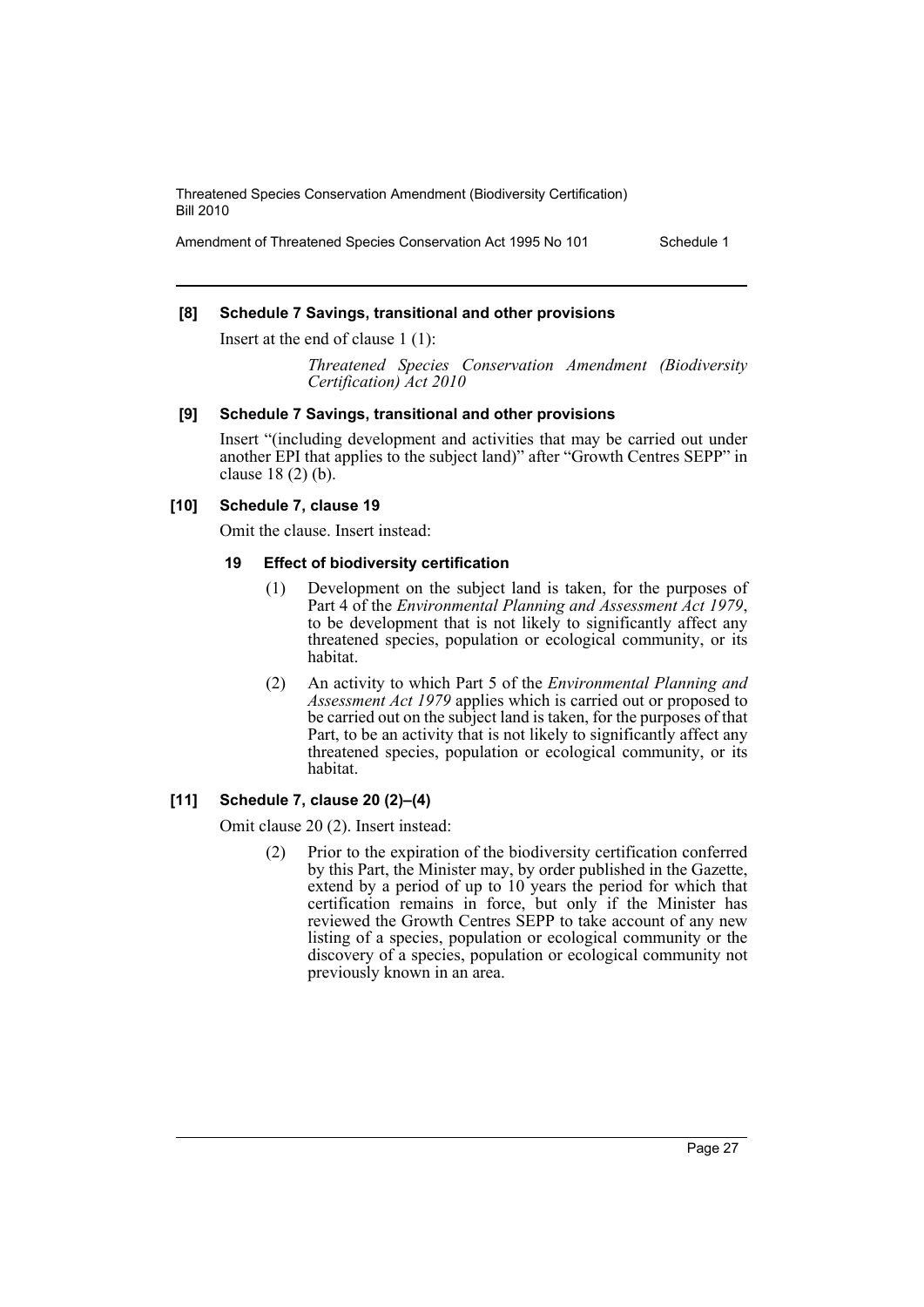Schedule 1 Amendment of Threatened Species Conservation Act 1995 No 101

- (3) The Minister must not extend the period of biodiversity certification of the Growth Centres SEPP unless, prior to granting the extension, the Minister:
	- (a) by notice published in a newspaper circulating generally throughout the State, invites persons to make written submissions to the Minister on the proposed extension, and
	- (b) considers any written submissions received before the closing date specified in the notice for the making of submissions (being a date that is not less than 30 days after the date the notice is first published under this subclause).
- (4) This clause does not prevent biodiversity certification of any of the subject land under Part 7AA of this Act with effect on or after the biodiversity certification conferred by this Part ceases to be in force.

# **[12] Schedule 7, clause 21**

Omit clause 21 (1). Insert instead:

- (1) The Minister may, by order published in the Gazette, suspend or revoke the biodiversity certification conferred by this Part if the Minister is of the opinion that:
	- (a) any relevant biodiversity measure has not been complied with, or
	- (b) the Growth Centres SEPP, and any other relevant biodiversity measures, fail or will fail, as a result of any proposed amendment of the Growth Centres SEPP, to make appropriate provision for the conservation of threatened species, populations and ecological species, populations and ecological communities, or
	- (c) the consent authority under the Growth Centres SEPP has failed to adequately comply with a direction by the Minister to review the Growth Centres SEPP in response to any new listing of a species, population or ecological community or the discovery of a species, population or ecological community not previously known in an area.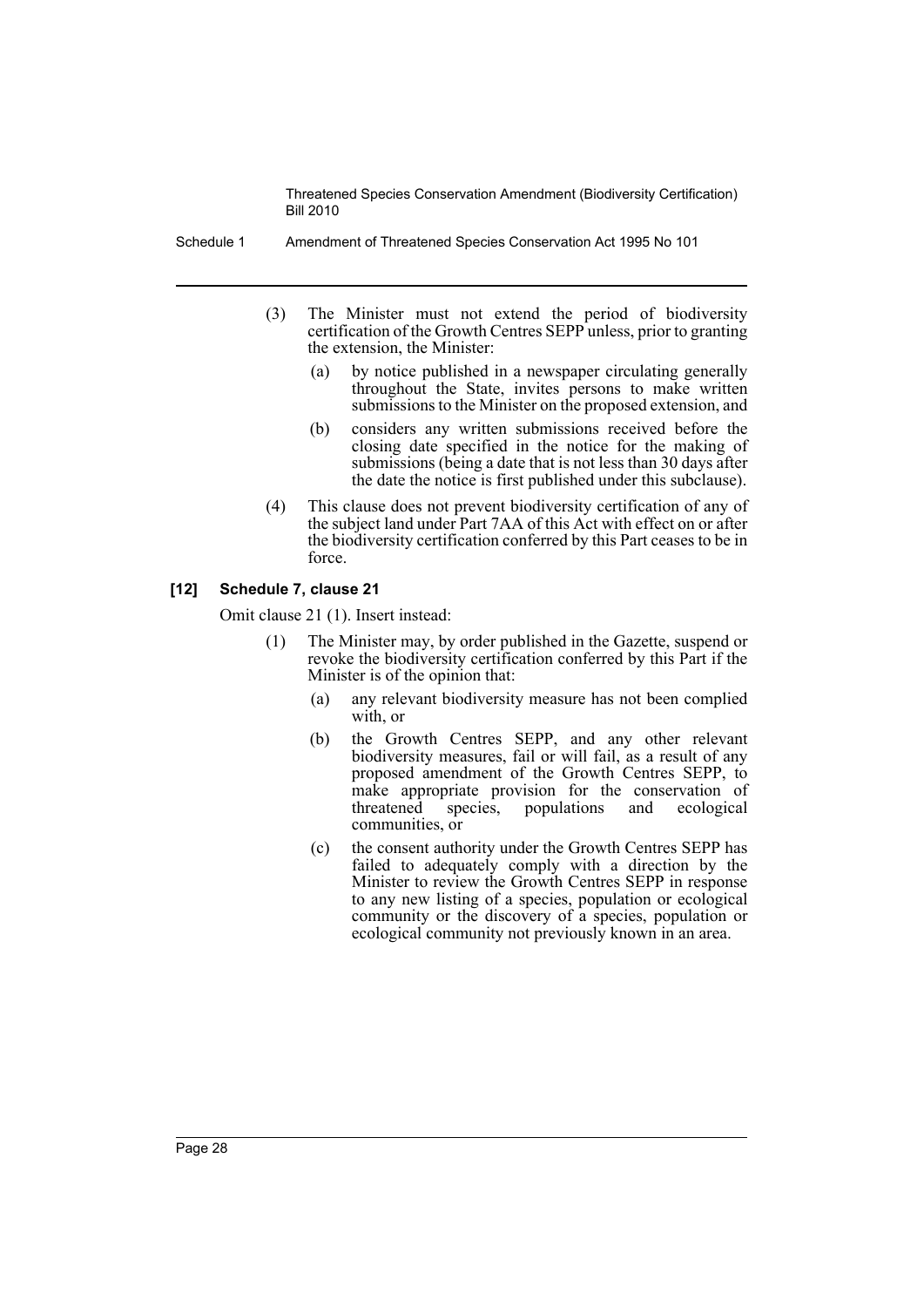Amendment of Threatened Species Conservation Act 1995 No 101 Schedule 1

# **[13] Schedule 7, clause 21A**

Insert after clause 21:

# **21A Notification of extension, suspension or revocation**

- (1) Notice of the extension, suspension or revocation of the biodiversity certification conferred by this Part is to be given within 21 days:
	- (a) on the website of the Department, and
	- (b) to the Director-General of the Department of Planning, and
	- (c) to each local council that is the council of an area of which the subject land forms part.
- (2) The Minister is to keep a register containing copies of the notice of any extension, suspension or revocation of the biodiversity certification conferred by this Part.
- (3) The register is to be open for public inspection, without charge, during ordinary business hours, and copies of or extracts from the register are to be made available to the public on request, on payment of the fee fixed by the Minister.

# **[14] Schedule 7, Part 8**

Insert after Part 7:

# **Part 8 Provisions consequent on changed arrangements for biodiversity certification**

# **23 Definitions**

(1) In this Part:

*biodiversity certified EPI* means:

- (a) an EPI on which biodiversity certification was conferred by the Minister under the former biodiversity certification arrangements before the repeal of those arrangements, or
- (b) an EPI on which biodiversity certification is conferred by the Minister under the former biodiversity certification arrangements, after the repeal of those arrangements, in accordance with this Part.

*established EPI* means an EPI that is in force at the time a proposal is made for its biodiversity certification.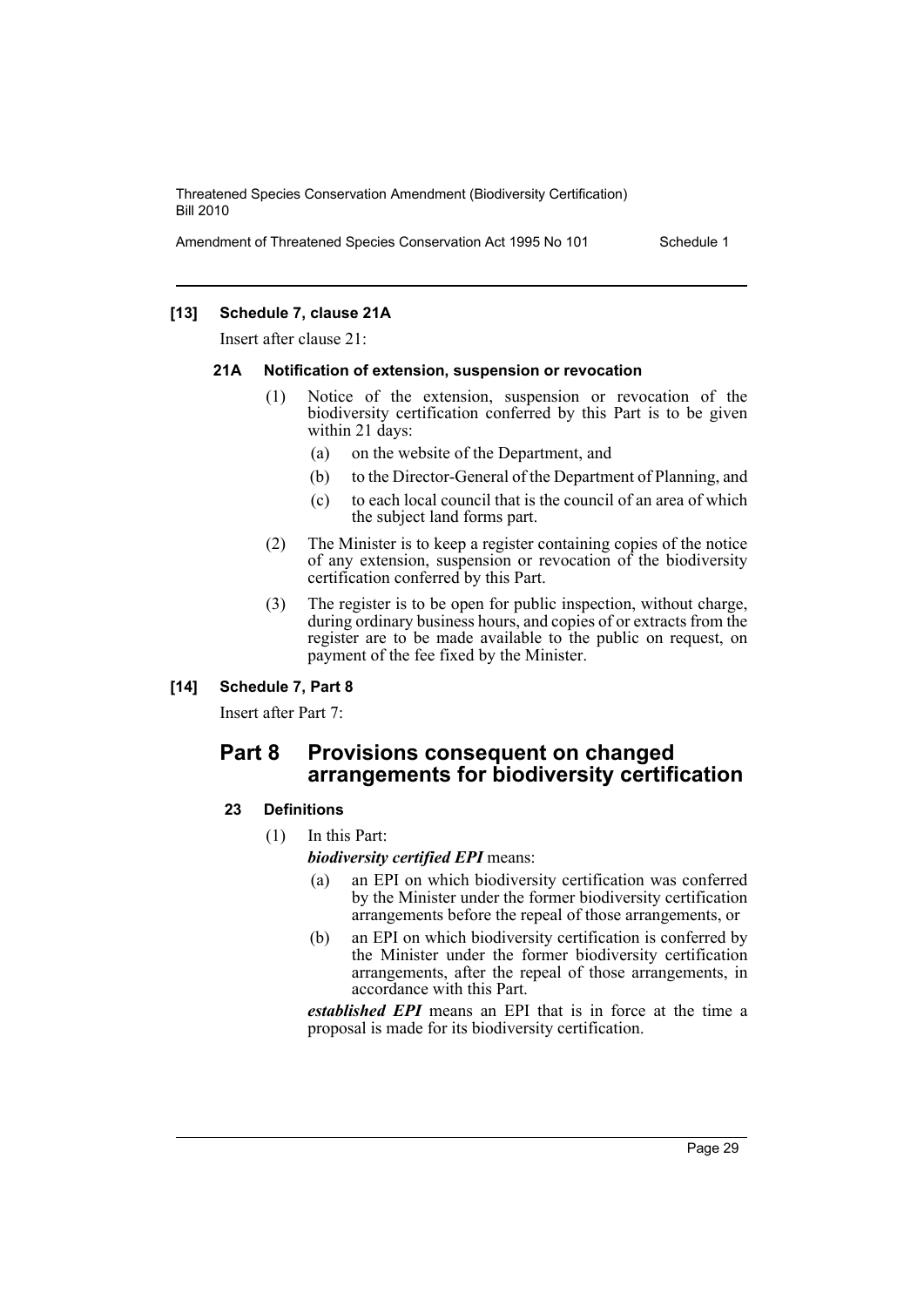Schedule 1 Amendment of Threatened Species Conservation Act 1995 No 101

*former biodiversity certification arrangements* means the provisions of Division 5 of Part 7 of this Act, as in force immediately before their repeal by the *Threatened Species Conservation Amendment (Biodiversity Certification) Act 2010*.

*new biodiversity certification arrangements* means the provisions of Part 7AA of this Act, as inserted by the *Threatened Species Conservation Amendment (Biodiversity Certification) Act 2010*.

*relevant measures* means any relevant measures, as referred to in section 126G of the former biodiversity certification arrangements, on the basis of which biodiversity certification is conferred on an EPI.

(2) In this Part, a reference to biodiversity certification conferred under the former biodiversity certification arrangements includes a reference to biodiversity certification conferred after the repeal of those arrangements in accordance with this Part.

# **24 Continuation of existing biodiversity certification**

Any biodiversity certification conferred on an EPI (including an established EPI) by the Minister under the former biodiversity certification arrangements, before the repeal of those arrangements, continues to have effect, subject to this Part.

#### **25 Continuation of power to confer biodiversity certification on an EPI in limited cases**

- (1) Sections 126G, 126H and 126N, as in force under the former biodiversity certifications arrangements, continue to apply in respect of an existing biodiversity certification proposal.
- (2) Accordingly, the Minister may confer biodiversity certification on an EPI (including an established EPI) which is the subject of an existing biodiversity certification proposal under the former biodiversity certification arrangements as if those arrangements had not been repealed.
- (3) The order conferring biodiversity certification is to specify the relevant measures to be taken and any conditions of the certification.
- (4) An *existing biodiversity certification proposal* is a proposal to confer biodiversity certification on an EPI of which notice was given, or which was subject to public exhibition, under section 126G before the repeal of the former biodiversity certification arrangements.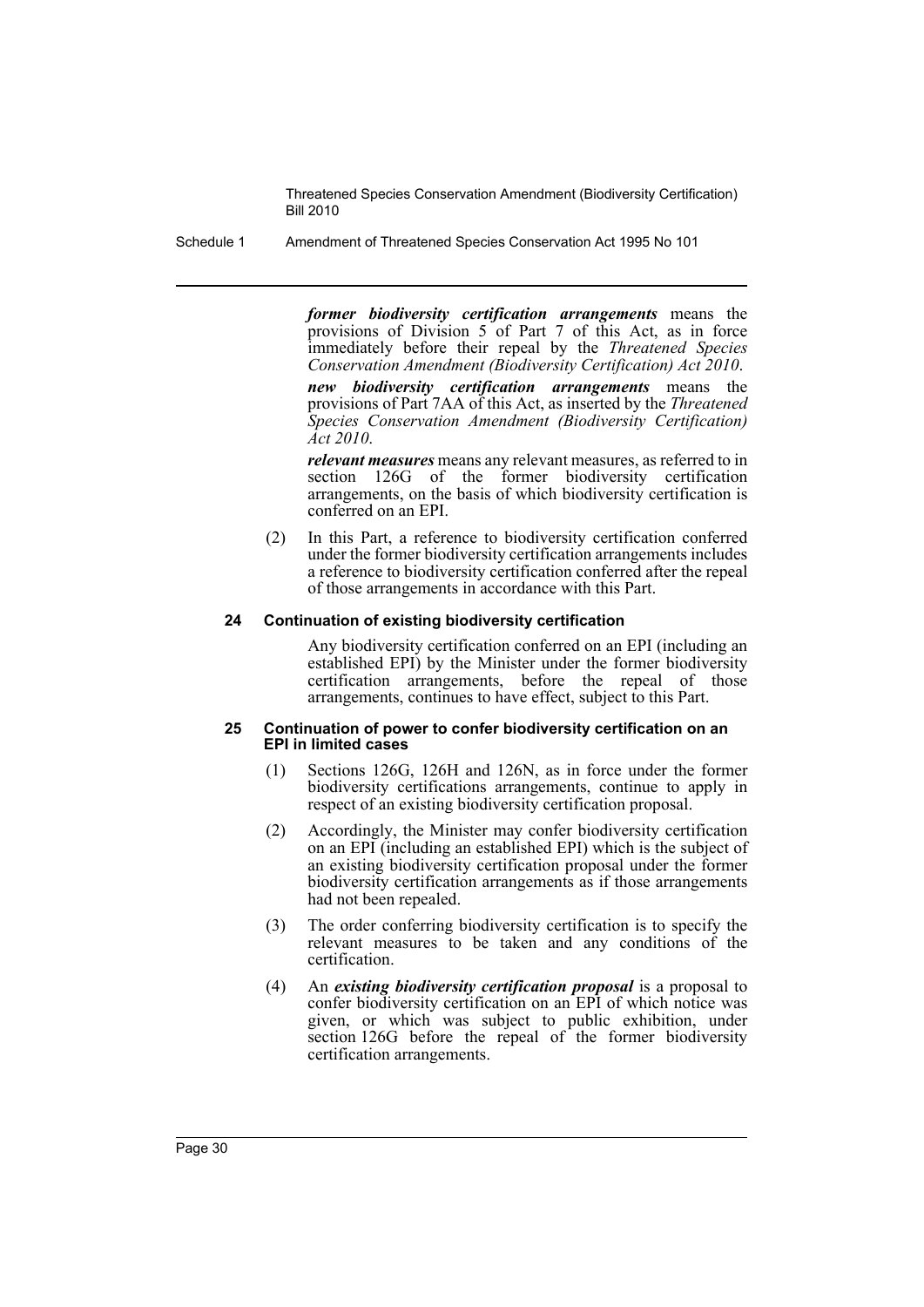Amendment of Threatened Species Conservation Act 1995 No 101 Schedule 1

(5) This clause does not prevent the Minister from conferring biodiversity certification on land to which an existing biodiversity certification proposal relates under the new biodiversity certification arrangements.

# **26 Effect of biodiversity certification**

- (1) Any development for which development consent is required under the provisions of a biodiversity certified EPI is, for the purposes of Part 4 of the *Environmental Planning and Assessment Act 1979*, taken to be development that is not likely to significantly affect any threatened species, population or ecological community, or its habitat.
- (2) An activity to which Part 5 of the *Environmental Planning and Assessment Act 1979* applies that a biodiversity certified EPI provides can be carried out without the need for development consent is, for the purposes of that Part, taken to be an activity that is not likely to significantly affect any threatened species, population or ecological community, or its habitat.
- (3) This clause applies subject to the conditions of the biodiversity certification.

#### **27 Period of certification and extension**

- (1) Biodiversity certification of an EPI remains in force for such period as the Minister determines and specifies in the certification. If no period is specified, biodiversity certification remains in force for 10 years.
- (2) Prior to the expiration of biodiversity certification of an EPI, the Minister may, by order published in the Gazette, extend by a period of up to 10 years the period for which that certification remains in force, but only if the Minister has reviewed the EPI to take account of any new listing of a species, population or ecological community or the discovery of a species, population or ecological community not previously known in an area.
- (3) The Minister must not extend the period of biodiversity certification of an EPI unless, prior to granting the extension, the Minister:
	- (a) by notice published in a newspaper circulating generally throughout the State, invites persons to make written submissions to the Minister on the proposed extension, and
	- (b) considers any written submissions received before the closing date specified in the notice for the making of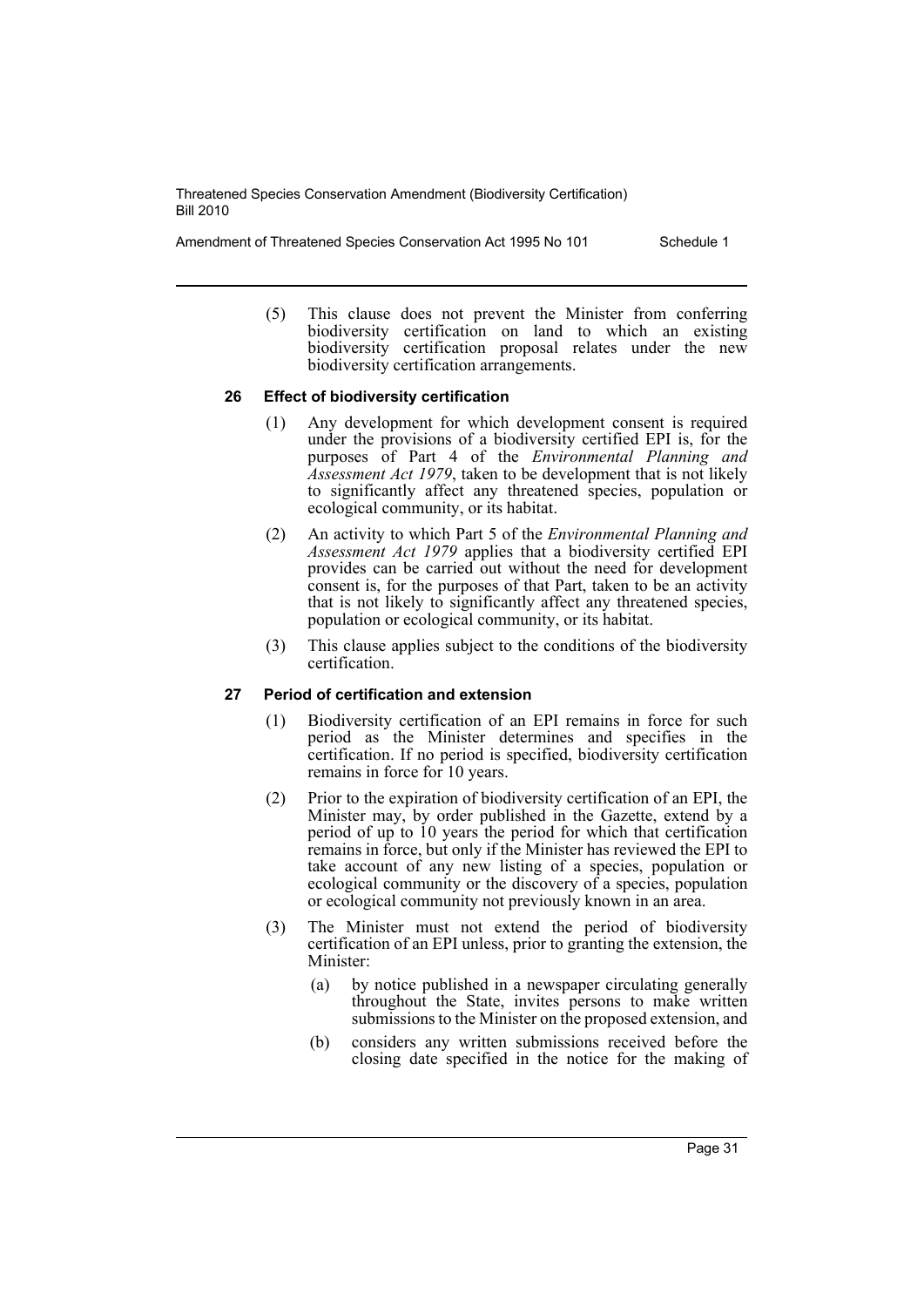Schedule 1 Amendment of Threatened Species Conservation Act 1995 No 101

submissions (being a date that is not less than 30 days after the date the notice is first published under this subclause).

(4) This clause does not prevent further biodiversity certification of the land to which an EPI applies under the new biodiversity certification arrangements with effect on or after the biodiversity certification conferred under the former biodiversity certification arrangements ceases to be in force.

#### **28 Failure to comply with certification**

Failure to take any relevant measures or to comply with a condition of biodiversity certification of an EPI does not affect the validity of the certification, but is a ground for suspension or revocation of the biodiversity certification.

# **29 Suspension and revocation of certification**

- (1) The Minister may, by order published in the Gazette, suspend or revoke the biodiversity certification of an EPI if the Minister is of the opinion that:
	- (a) any relevant measures have not been taken or conditions of the biodiversity certification have not been complied with, or
	- (b) the EPI, and any other relevant measures, fail or will fail, as a result of any proposed amendment of the EPI, to make appropriate provision for the conservation of threatened species, populations and ecological communities, or
	- (c) the consent authority under the EPI has failed to adequately comply with a direction by the Minister to review the EPI in response to any new listing of a species, population or ecological community or the discovery of a species, population or ecological community not previously known in an area.
- (2) The suspension or revocation of biodiversity certification does not affect:
	- (a) any development consent granted under Part 4 of the *Environmental Planning and Assessment Act 1979* before the suspension or revocation, or
	- (b) any activity for which approval was granted, or which a determining authority started to carry out, in accordance with Part 5 of that Act before the suspension or revocation.
- (3) If the Minister suspends or revokes biodiversity certification under this clause, the Minister may, in the order, specify the application of the suspension or revocation to anything pending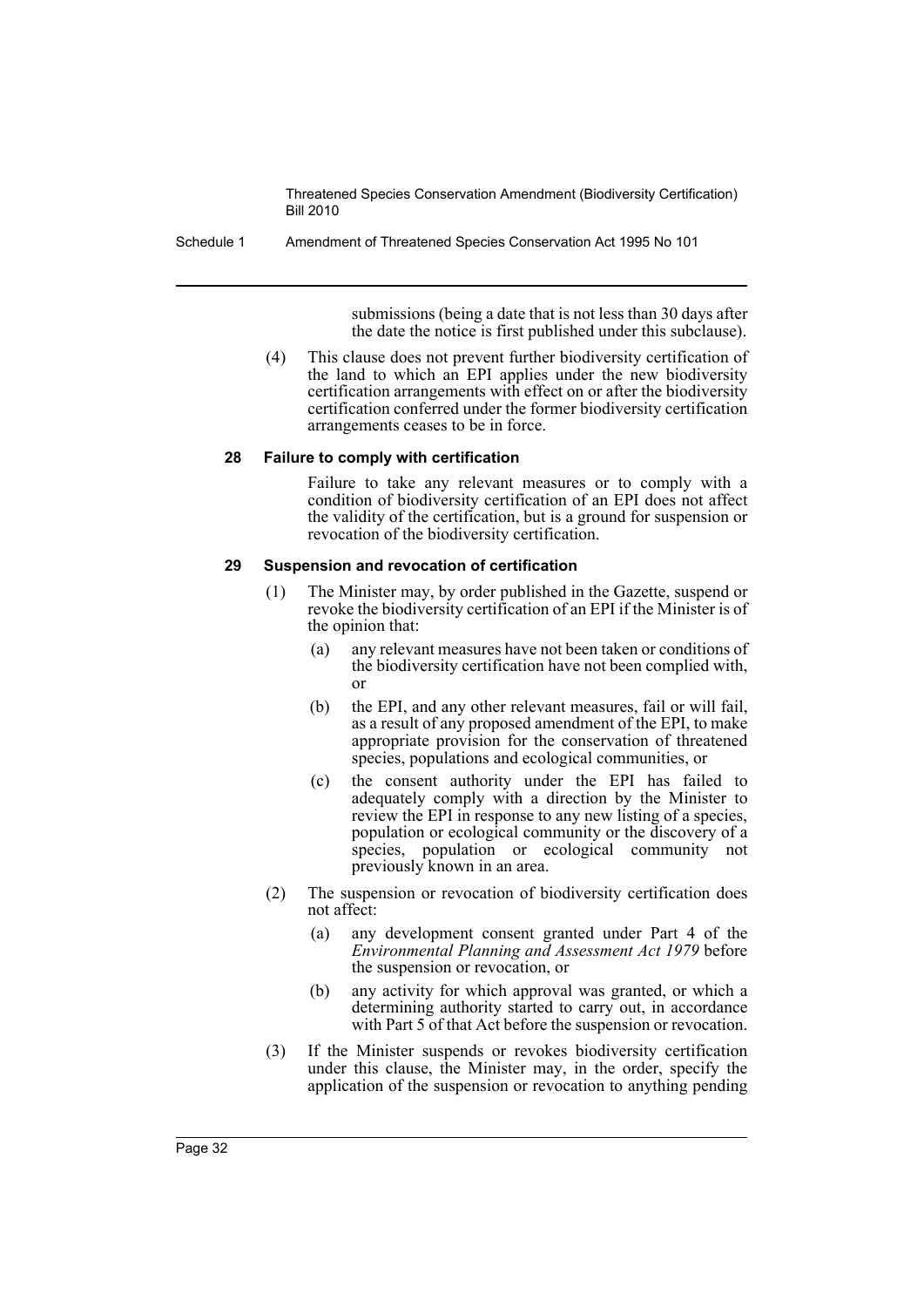Amendment of Threatened Species Conservation Act 1995 No 101 Schedule 1

under the *Environmental Planning and Assessment Act 1979* at the time of the suspension or revocation.

# **30 Notification of certification, extension, suspension or revocation**

- (1) Notice of the conferral of biodiversity certification under the former biodiversity certification arrangements or of the extension, suspension or revocation of that certification is to be given within 21 days:
	- (a) on the website of the Department, and
	- (b) to the Director-General of the Department of Planning, and
	- (c) to each local council that is the council of an area of which land to which the EPI applies forms part.
- (2) The Minister is to keep a register containing copies of any order conferring biodiversity certification under the former biodiversity certification arrangements or extending, suspending or revoking certification.
- (3) The register is to be open for public inspection, without charge, during ordinary business hours, and copies of or extracts from the register are to be made available to the public on request, on payment of the fee fixed by the Minister.

#### **31 Review of biodiversity certification**

The Minister is to undertake periodic reviews of any biodiversity certification conferred by the Minister under the former biodiversity certification arrangements.

#### **32 Continuation of accreditation arrangements**

Any arrangements made under section 142B before the repeal of the former biodiversity certification arrangements, in relation to the biodiversity certification of EPIs, continue to have effect to the extent necessary to give effect to this Part.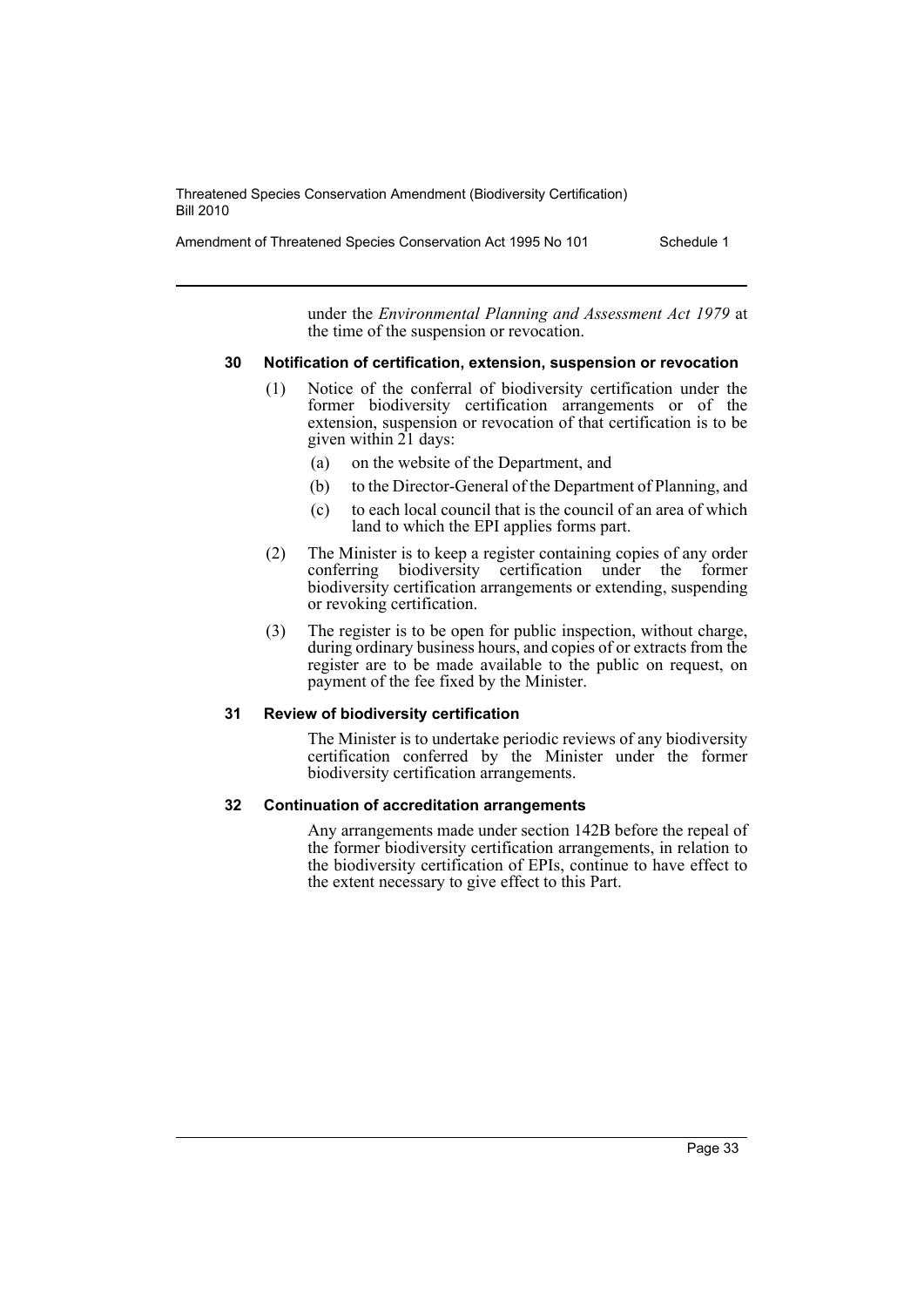# <span id="page-34-0"></span>**Schedule 2 Amendment of other legislation**

# **2.1 Environmental Planning and Assessment Act 1979 No 203**

# **[1] Section 79B Consultation and concurrence**

Omit the note at the end of section 79B (3). Insert instead:

**Note.** The development is taken not to significantly affect threatened species, populations or ecological communities, or their habitats if:

- (a) the development is to be carried out on biodiversity certified land (within the meaning of Part 7AA of the *Threatened Species Conservation Act 1995*), or
- (b) a biobanking statement has been issued in respect of the development under Part 7A of the *Threatened Species Conservation Act 1995*.

# **[2] Section 79B (8A) and (8B)**

Insert after section 79B (8):

#### (8A) **Threatened species requirements**

The Director-General of the Department of Environment, Climate Change and Water may grant concurrence under this section conditional on the taking of specified action (*voluntary action*, as provided by subsection (8B)) that the Director-General considers will significantly benefit threatened species conservation, but only if the Director-General is satisfied that the person who proposes to carry out the development to which the concurrence relates has agreed to take the voluntary action and agrees to the imposition of the condition.

- (8B) The voluntary action that can be required by a condition imposed under this section is any one or more of the following:
	- (a) the reservation of land under Part 4 of the *National Parks and Wildlife Act 1974* or the entering into of a conservation agreement relating to the land under that Act,
	- (b) action to secure the protection of land for conservation purposes by a method that the Director-General considers satisfactory,
	- (c) action to restore threatened species habitat on land referred to in paragraph (a) or (b),
	- (d) the contribution of money for a purpose referred to in paragraphs  $(a)$ – $(c)$ .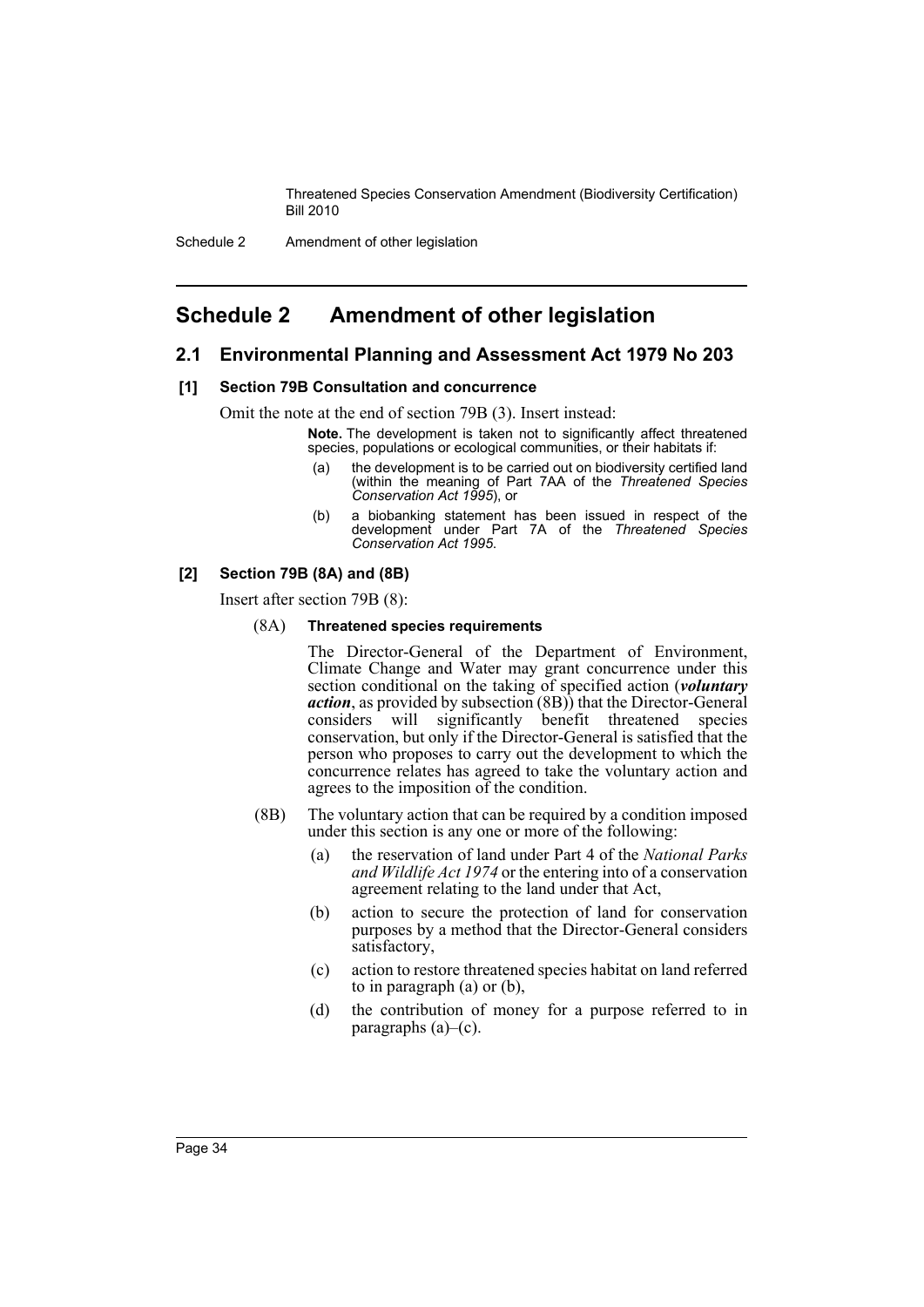Amendment of other legislation Schedule 2

### **[3] Section 79C Evaluation**

Omit the second note at the end of section 79C (1). Insert instead:

**Note.** The consent authority is not required to take into consideration the likely impact of the development on biodiversity values if:

- (a) the development is to be carried out on biodiversity certified land (within the meaning of Part 7AA of the *Threatened Species Conservation Act 1995*), or
- (b) a biobanking statement has been issued in respect of the development under Part 7A of the *Threatened Species Conservation Act 1995*.

#### **[4] Section 111 Duty to consider environmental impact**

Omit the note at the end of the section. Insert instead:

**Note.** The determining authority is not required to consider the effect of an activity on biodiversity values if:

- (a) the activity is to be carried out on biodiversity certified land (within the meaning of Part 7AA of the *Threatened Species Conservation Act 1995*), or
- (b) a biobanking statement has been issued in respect of the activity under Part 7A of the *Threatened Species Conservation Act 1995*.

#### **[5] Section 112 Decision of determining authority in relation to certain activities**

Omit the note at the end of section 112 (1C). Insert instead:

**Note.** An activity is taken not to significantly affect threatened species, populations or ecological communities, or their habitats if:

- (a) the activity is to be carried out on biodiversity certified land (within the meaning of Part 7AA of the *Threatened Species Conservation Act 1995*), or
- (b) a biobanking statement has been issued in respect of the activity under Part 7A of the *Threatened Species Conservation Act 1995*.

#### **[6] Section 112C Concurrence of or consultation with Director-General of the Department of Environment, Climate Change and Water if Minister is not determining authority**

Insert "(8A), (8B),"after "Section 79B (8)," in section 112C (3).

# **2.2 Environmental Planning and Assessment Regulation 2000**

#### **[1] Schedule 1 Forms**

Omit clause 1 (e). Insert instead:

(e) an indication as to whether the development is likely to significantly affect threatened species, populations or ecological communities, or their habitats, unless the development is taken to be development that is not likely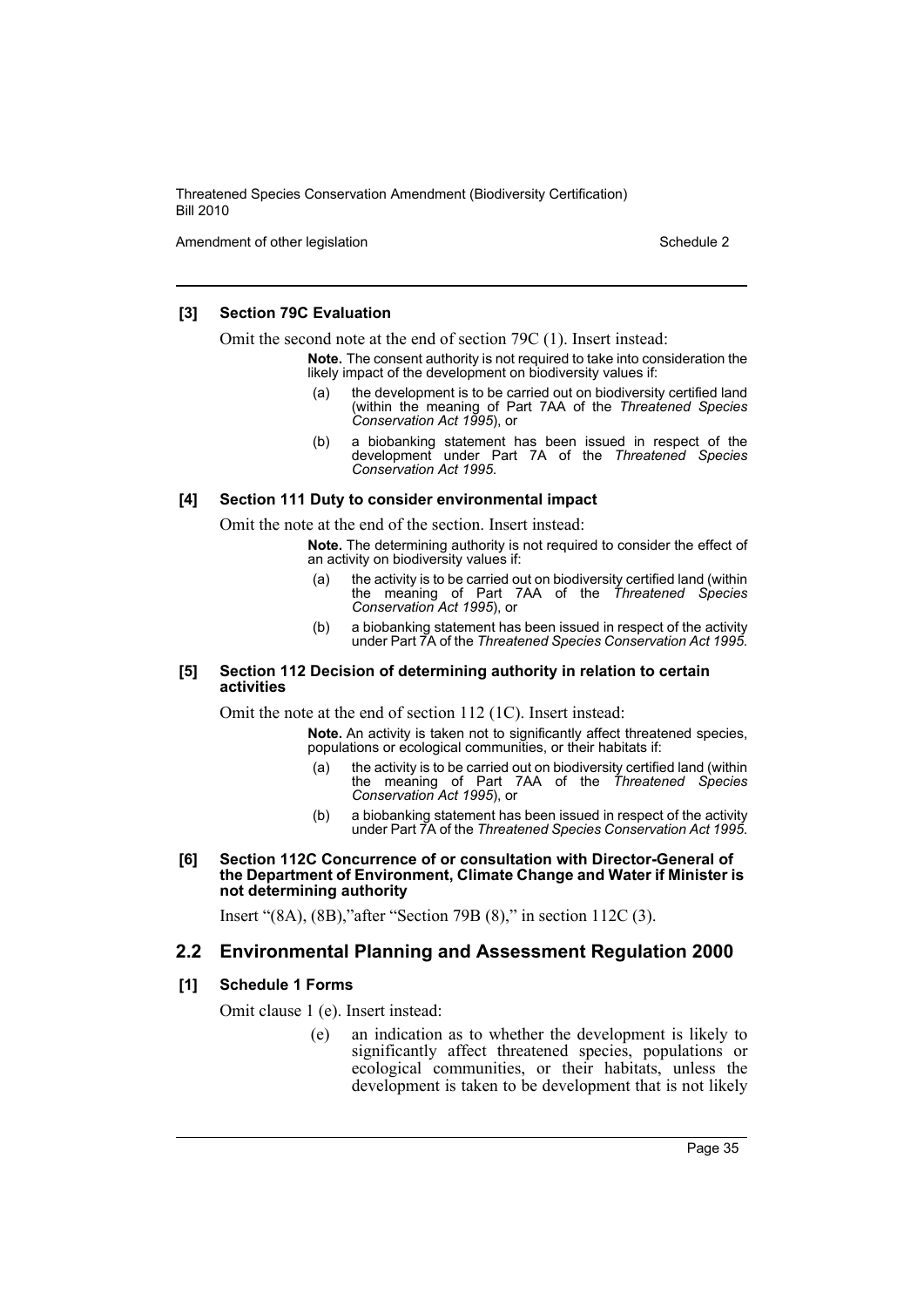Schedule 2 Amendment of other legislation

to have such an effect because it is biodiversity compliant development,

(ea) for biodiversity compliant development, an indication of the reason why the development is biodiversity compliant development,

# **[2] Schedule 1, clause 1 (2)**

Insert at the end of clause 1:

- (2) In this Schedule, *biodiversity compliant development* means:
	- (a) development proposed to be carried out on biodiversity certified land within the meaning of Part 7AA of the *Threatened Species Conservation Act 1995*, or
	- (b) development in respect of which a biobanking statement has been issued in respect of the development under Part 7A of the *Threatened Species Conservation Act 1995*, or
	- (c) development to which the biodiversity certification conferred by Part 7 of Schedule 7 to the *Threatened Species Conservation Act 1995* applies, or
	- (d) development for which development consent is required under a biodiversity certified EPI (within the meaning of Part 8 of Schedule 7 to the *Threatened Species Conservation Act 1995*).

#### **[3] Schedule 1, clause 2 (5A)**

Omit the subclause. Insert instead:

 $(5A)$  The species impact statement referred to in subclause  $(1)$  (f) is not required in relation to the effect of the development on any threatened species, populations or ecological communities, or their habitats, if the development is taken to be development that is not likely to significantly affect those threatened species, populations or ecological communities, or their habitats, because it is biodiversity compliant development.

# **[4] Schedule 4 Planning certificates**

Insert after clause 9:

# **9A Biodiversity certified land**

If the land is biodiversity certified land (within the meaning of Part 7AA of the *Threatened Species Conservation Act 1995*), a statement to that effect.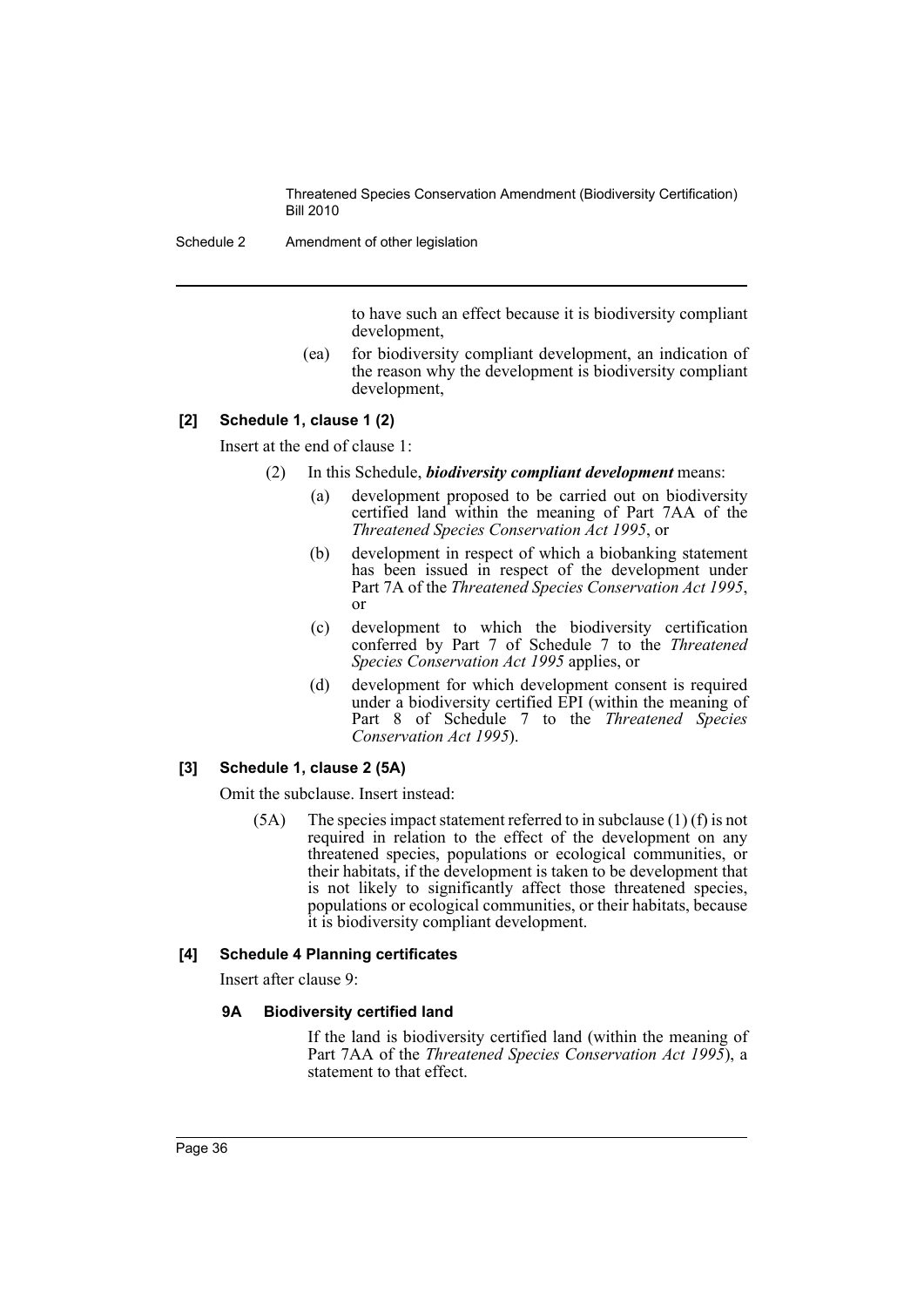Amendment of other legislation Schedule 2

# **2.3 Land and Environment Court Act 1979 No 204**

#### **Section 17 Class 1—environmental planning and protection appeals**

Insert "126ZF, 126ZS or" after "section" in section 17 (eb).

# **2.4 National Parks and Wildlife Act 1974 No 80**

# **[1] Section 138 Payments into Fund**

Insert after section 138 (4):

(5) Money received in connection with the administration of the biodiversity certification scheme (including any fees paid under the scheme or any monetary contributions made for the purposes of the scheme) is not to be paid into the National Parks and Wildlife Fund.

# (6) In this section:

#### *biodiversity certification scheme* means:

- (a) the provisions of Part 7AA of the *Threatened Species Conservation Act 1995* and any regulations made for the purposes of that Part, and
- (b) the provisions of Parts 7 and 8 of Schedule 7 to that Act (which relate to biodiversity certification of environmental planning instruments).

#### **[2] Section 139 Payments out of Fund**

Omit "except those incurred under Part 7A of the *Threatened Species Conservation Act 1995*" from section 139 (2) (a).

Insert instead "except those incurred under the biodiversity certification scheme and the biobanking scheme".

# **[3] Section 139 (6)**

Insert after section 139 (5):

(6) In this section:

*biobanking scheme* means the provisions of Part 7A of the *Threatened Species Conservation Act 1995* and any regulations made for the purposes of that Part.

#### *biodiversity certification scheme* means:

(a) the provisions of Part 7AA of the *Threatened Species Conservation Act 1995* and any regulations made for the purposes of that Part, and